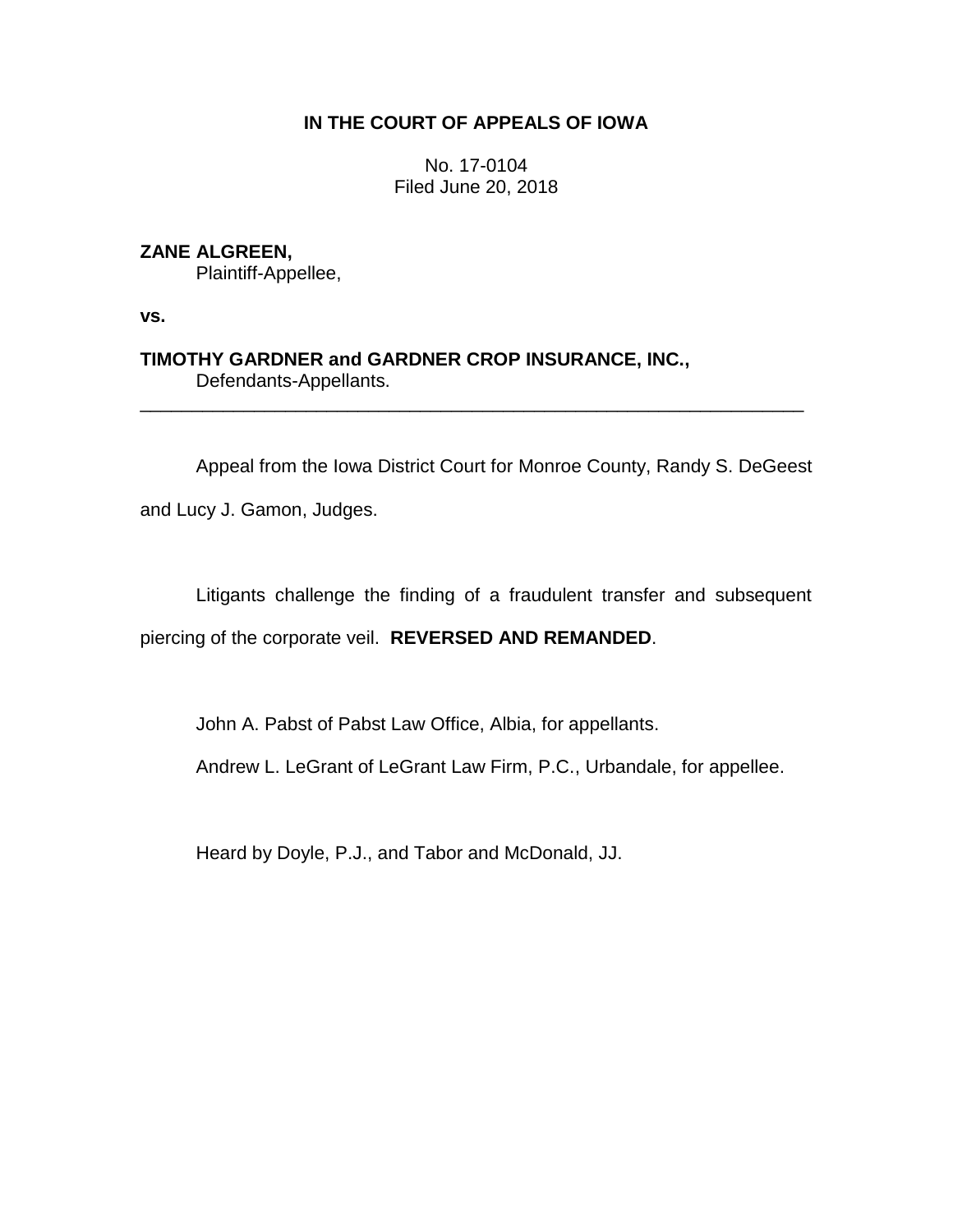### **MCDONALD, Judge.**

This consolidated appeal concerns two separate but related actions initiated by Zane Algreen against Timothy Gardner and Gardner Crop Insurance, Inc. (GCI). The first action involved a claim for unpaid wages arising under the Iowa Wage Payment Collection Law, Iowa Code chapter 91A (2012). In that suit, Algreen obtained judgment against GCI in the amount of \$19,770.05 for unpaid compensation, \$2337.32 for liquidated damages, and \$46,292.89 for attorney fees and expenses. In the second action, Algreen sought equitable relief against Gardner and GCI for the failure to pay the judgment in the first action. Algreen asserted a claim for fraudulent conveyance, arising under Iowa Code chapter 684 (2016), and sought to pierce the corporate veil. The district court granted Algreen's petition, held Gardner would be held jointly and severally liable for the judgment in the first case, awarded punitive damages in the amount of \$22,107.37 against Gardner and GCI, and directed Algreen to submit a supplemental attorney-fee affidavit in the wage-payment case for the award of additional attorney fees and costs incurred in collecting the judgment. After Algreen submitted the affidavit, the district court awarded an additional \$22,202.18 in attorney fees and costs in the wage-payment case. Gardner and GCI timely filed this appeal.

I.

The record reflects the following. GCI was in the business of selling multiple peril crop insurance and hail insurance policies. Gardner was the founder and owner-operator of GCI. He founded the company in 2001. Gardner owned 87% of the company stock, and he served as the company's president, secretary, treasurer, and director. Gardner's son owned the minority share of the company.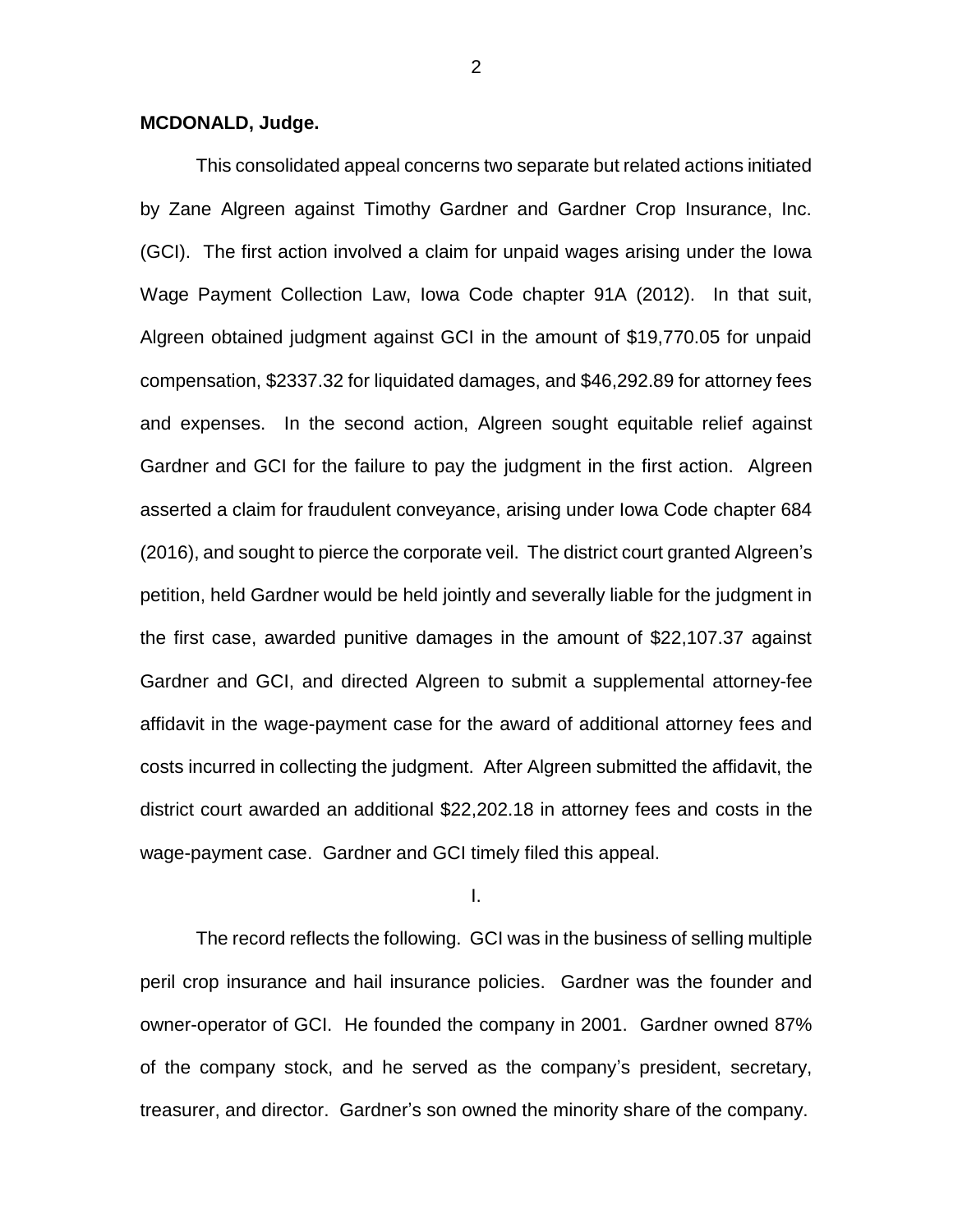Algreen commenced employment with GCI in May 2011. At that time, Algreen was married to Gardner's sister. But when the marriage ended in 2012, so did Algreen's employment. Algreen believed GCI owed him base-wages and commissions at the time of his termination. When Algreen informed Gardner he expected payment, Gardner told him, "You'll never see another dime."

Approximately one year later, in April 2013, Gardner began negotiating the sale of GCI to CGB Diversified Services, Inc. In February 2014, Gardner and CGB Diversified finalized the terms of the agreement. CGB Diversified purchased GCI's book of insurance business for a maximum of \$1.8 million pursuant to a payment schedule with the final purchase price dependent on the revenue produced from the book of business. CGB Diversified also agreed to employ Gardner as a sales agent with Gardner being subject to a non-compete and non-disclosure agreement. GCI thus ceased operations at that time. CGB Diversified was to pay the purchase price in a series of installment payments, with each installment to be split 87% to Gardner and 13% to the minority shareholder in GCI. The first installment of \$360,000 was paid at the time of closing. Additional installment payments have been made in the amounts of \$313,200; \$307,388; \$310,954; and \$311,160.

In September 2013, after Gardner had commenced negotiation to sell his business to CGB Diversified, Algreen filed his action to collect unpaid wages. In April 2015, following a jury trial, the district court entered judgment against GCI in the amount of \$19,770.05 for unpaid compensation, \$2337.32 for liquidated damages, and \$46,292.89 for attorney fees and expenses. The date of the

3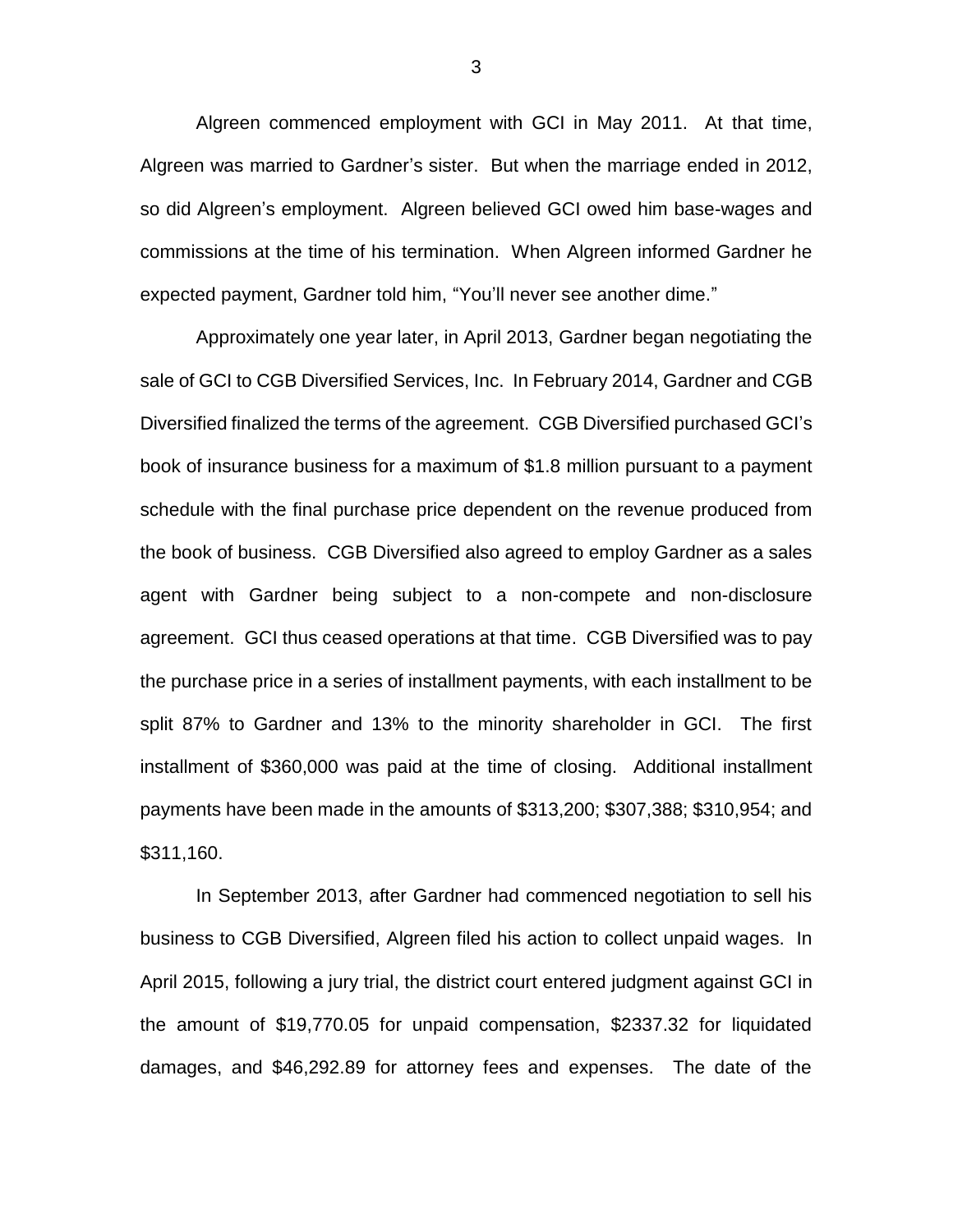judgment entry is more than one year after Gardner sold his business to CGB Diversified.

After the entry of the judgment, Algreen began unsuccessful efforts to collect on the judgment against the now-defunct business. A writ of general execution was issued in September 2015 but was returned unsatisfied. Algreen unsuccessfully attempted to garnish GCI in November 2015. In March 2016, Algreen filed an application to levy execution pursuant to Iowa Code section 684.7(2). GCI resisted, and the matter was litigated. Algreen then withdrew his section 684.7(2) application and elected to file an independent action alleging fraudulent transfer of assets. Another writ of execution was issued but returned unsatisfied, and Algreen's second attempt to garnish GCI was also unsuccessful.

Algreen filed his petition for equitable relief asserting a claim of fraudulent transfer against Gardner and GCI in May 2016. He asked the court to pierce the corporate veil and hold Gardner and GCI jointly and severally liable for the full amount of the judgment in the wage-dispute action. He also asserted he was entitled to an award of punitive damages because Gardner and GCI acted with malice or reckless indifference to his rights. The fraudulent-transfer matter was tried to the bench. The district court concluded Algreen proved his fraudulent transfer claim and proved the corporate veil should be pierced. The court awarded punitive damages in the amount of \$22,107.37—an award equal to the amount of damages awarded by the jury in the wage-dispute suit. The district court held Gardner and GCI jointly and severally liable for the full amount of judgment in the wage-dispute action and for the punitive damage award. The court also ordered Algreen to submit a supplemental application for attorney's fees and expenses in

4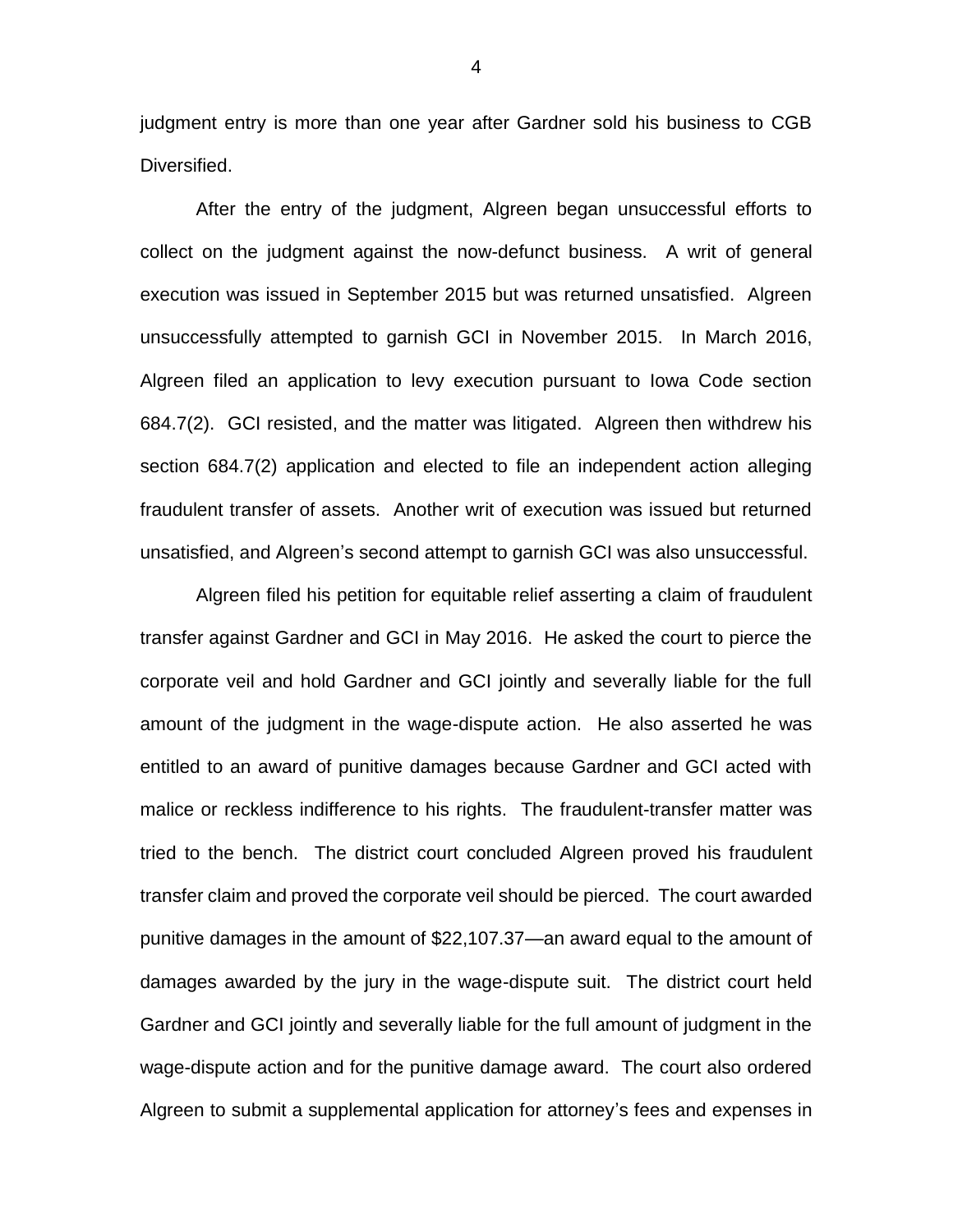the wage-dispute action and held Gardner and GCI jointly and severally liable for any such fees and expenses awarded. Gardner and GCI's motion to amend and enlarge findings of fact and conclusions of law was denied. Gardner and GCI appeal.

II.

We first address Algreen's fraudulent-transfer claim arising under Iowa Code chapter 684. Gardner and GCI contend there is insufficient evidence supporting the fraudulent-transfer claim. This case was tried in equity, and our review is de novo. *See* Iowa R. App. P. 6.907. We give weight to the district court's factual findings, especially those involving credibility determinations, but we are not bound by them. *See* Iowa R. App. P. 6.904(3)(g). We examine the entire record and adjudicate anew the rights of the parties on the issues presented. *See City of Wapello v. Chaplin*, 507 N.W.2d 187, 188 (Iowa Ct. App. 1993). At the time this action was filed, the party alleging a fraudulent transfer had the burden of proving the claim by clear and convincing evidence. S*ee Ralfs v. Mawry*, 586 N.W.2d 369, 373 (Iowa 1998) (addressing burden); 2016 Iowa Acts ch. 1040 (codified as amended at Iowa Code § 684.4(3) (Supp. 2016)) (amending section 684.4 to state the burden of proving the elements of the claim is a preponderance of the evidence).

The Uniform Fraudulent Transfer Act (UFTA), Iowa Code chapter 684, governs fraudulent transactions. The UFTA sets forth two types of fraudulent transfer: those transfers made with "actual intent to hinder, delay, or defraud any creditor of the debtor" and those made without reasonably equivalent value for the transfer. Iowa Code § 684.4(1). Only the first type of claim is at issue in this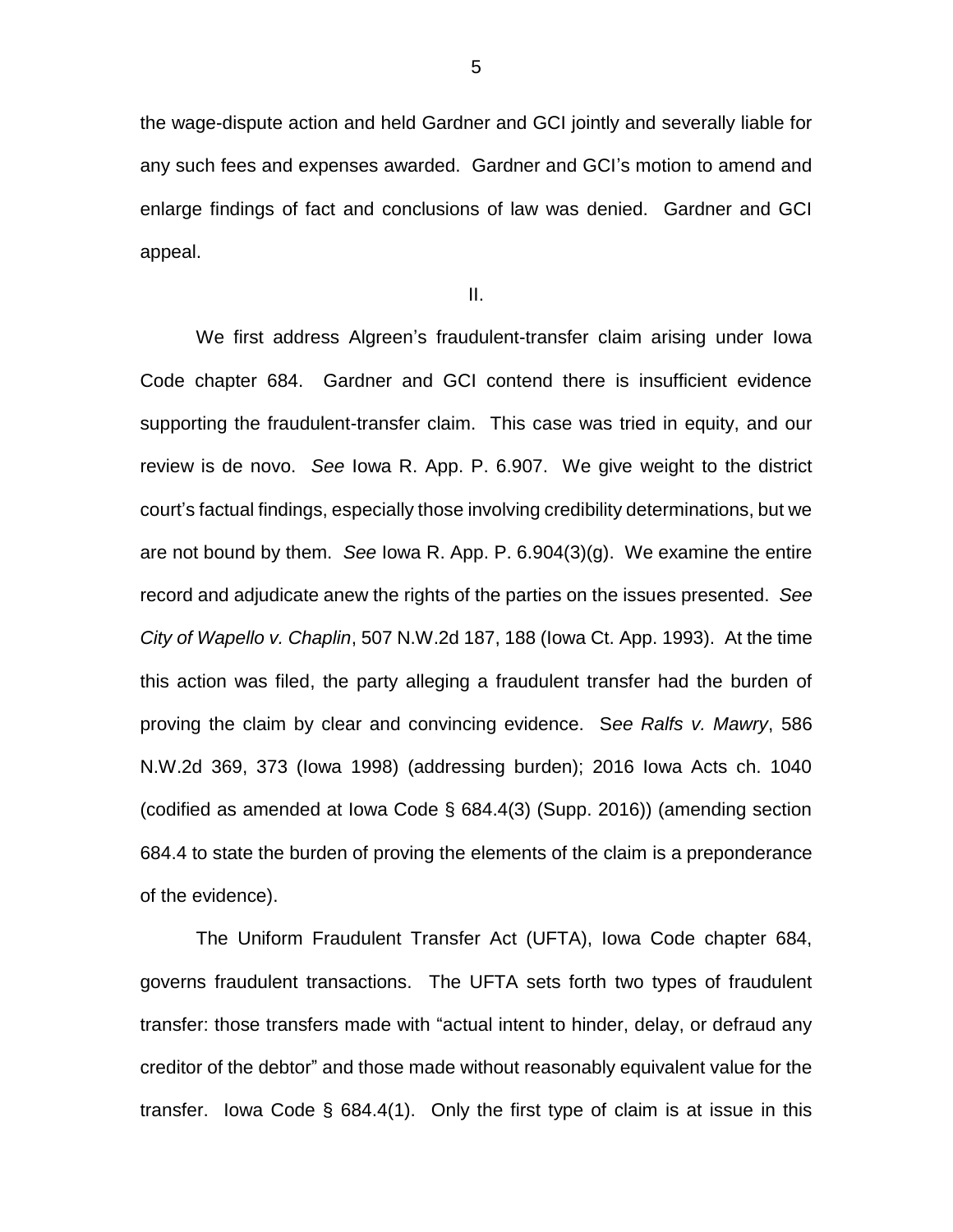proceeding. "When a debtor disposes of property with the intent to delay or defraud creditors, we deem the disposition inequitable and will set it aside." *Benson v. Richardson*, 537 N.W.2d 748, 756 (Iowa 1995). "The rationale for the right to reclaim fraudulently conveyed property is, and always has been, to prevent a debtor from frustrat[ing] his creditor's rights and avoid[ing] his obligations by changing title to his assets." *Schaefer v. Schaefer*, 795 N.W.2d 494, 498 (Iowa 2011).

Iowa Code section 684.4(2) sets forth the factors to be considered in determining actual intent. Those factors, also referred to at times as "indicia of fraud" or "badges of fraud," include:

a. Whether the transfer or obligation was to an insider.

b. Whether the debtor retained possession or control of the property transferred after the transfer.

c. Whether the transfer or obligation was disclosed or concealed.

d. Whether, before the transfer was made or obligation was incurred, the debtor had been sued or threatened with suit.

e. Whether the transfer was of substantially all the debtor's assets.

f. Whether the debtor absconded.

g. Whether the debtor removed or concealed assets.

h. Whether the value of the consideration received by the debtor was reasonably equivalent to the value of the asset transferred or the amount of the obligation incurred.

i. Whether the debtor was insolvent or became insolvent shortly after the transfer was made or the obligation was incurred.

j. Whether the transfer occurred shortly before or shortly after a substantial debt was incurred.

k. Whether the debtor transferred the essential assets of the business to a lienor that transferred the assets to an insider of the debtor.

Iowa Code § 684.4(2). These factors or badges of fraud "are circumstances that

so frequently accompany fraudulent transfers that their presence gives rise to an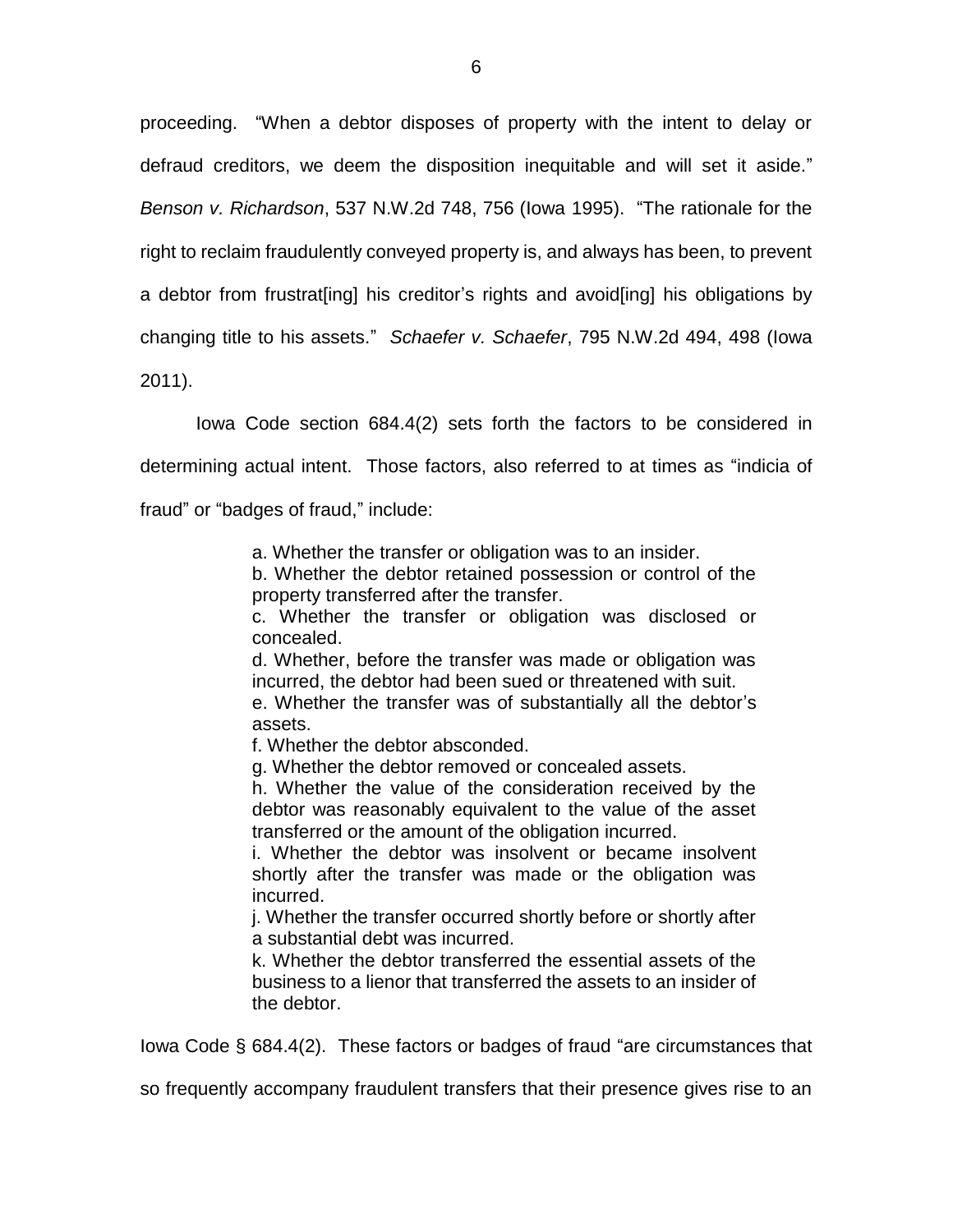inference of intent. The test is whether there is a satisfactory explanation for the circumstance." 37 Am. Jur. 2d *Fraudulent Conveyances and Transfers* § 12 (2001). As the supreme court has recognized, "[t]he circumstances of a bona-fide transaction are ordinarily consistent with each other and with generally recognized business methods and fair dealing, and not incredible. A fraudulent transaction naturally begets stilted, contradictory, and incredible evidence. The bona-fide transaction and the fraudulent one each has its well-recognized indicia." *Rouse v. Rouse*, 174 N.W.2d 660, 667 (Iowa 1970).

The district court concluded Algreen established the sale of GCI's assets to CGB Diversified was a fraudulent conveyance. In support of its conclusion the transaction was made for the purpose of hindering or delaying Algreen's collection efforts, the district court found the following indicia of fraud: Gardner was aware of Algreen's wage-payment suit prior to the sale, the transfer involved all of the GCI's assets, and GCI was insolvent following the sale to CGB Diversified. The district court also found further evidence of fraudulent intent. Most notably, the district court relied on Gardner's statement that Algreen would "never see another dime" and noted Gardner's personal spite and disdain for Algreen. The district court found Gardner's contempt for Algreen evidenced his actual intent to hinder collection on the judgment.

On de novo review, we conclude there is insufficient evidence to establish a fraudulent transfer within the meaning of the statute. The district court failed to place the transaction into context. Gardner commenced negotiation of the sale of his business in April 2013, prior to the time he had notice of any suit for unpaid wages. The sale was completed in February 2014, more than one year prior to

7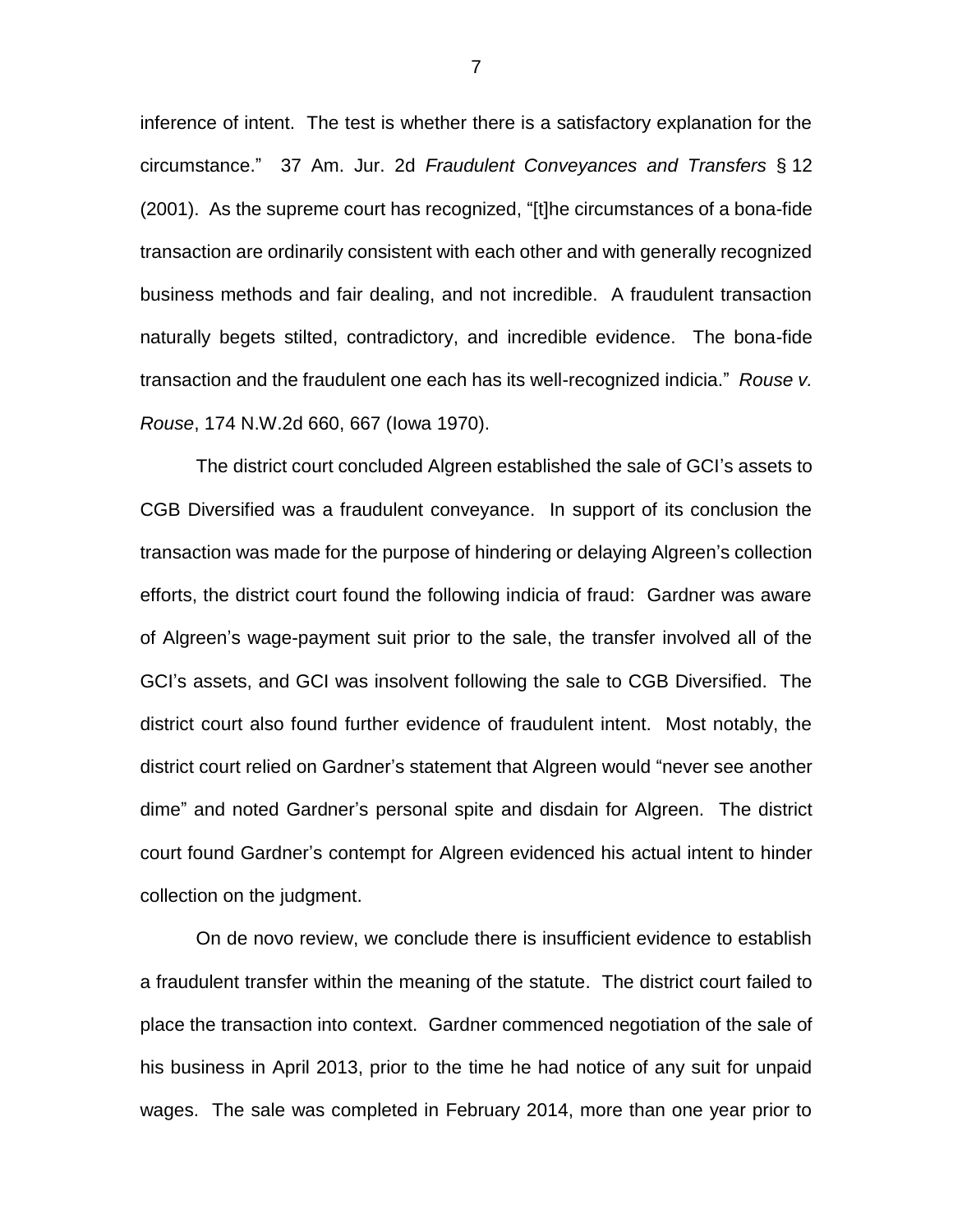the entry of judgment in the wage case. The sale was to a legitimate third party and was for substantial value. The conclusion that Gardner divested himself of his business worth \$1.8 million to avoid the possibility of paying a \$20,000 wage claim is not supported by the record and defies common sense. The transaction at issue appears to be nothing more than a routine asset-purchase agreement transacted by an owner-operator looking for an exit.

The district court's failure to place the transaction into context taints its findings with respect to the indicia of fraud. It is unsurprising that GCI sold all of its assets, was technically insolvent, and was a mere shell without employees or any legitimate business operations. While the sale was structured as an assetpurchase agreement rather than a stock-purchase agreement, the entirety of the business was still sold to a third party with the intent GCI be closed. *See Ranniger v. Iowa Dept. of Revenue and Fin.*, 746 N.W.2d 267, 268 (Iowa 2008) (finding for Internal Revenue Code purposes the "sale of a business means the sale of all or substantially all of the tangible personal property or service of the business.") Indeed, as part of the asset-purchase agreement, Gardner was to be employed by CGB Diversified subject to a non-competition agreement precluding him from operating a similar business. At best, the record reflects Algreen's inability to collect against the defunct business was but a happy consequence of the sale of the business, at least as far as Gardner was concerned.

In sum, Algreen failed to prove by clear and convincing evidence the sale of GCI's book of insurance business to CGB Diversified was done with the actual intent to hinder or delay Algreen's collection of his claim against GCI. The evidence reflects the sale of GCI's book of insurance business to CGB Diversified

8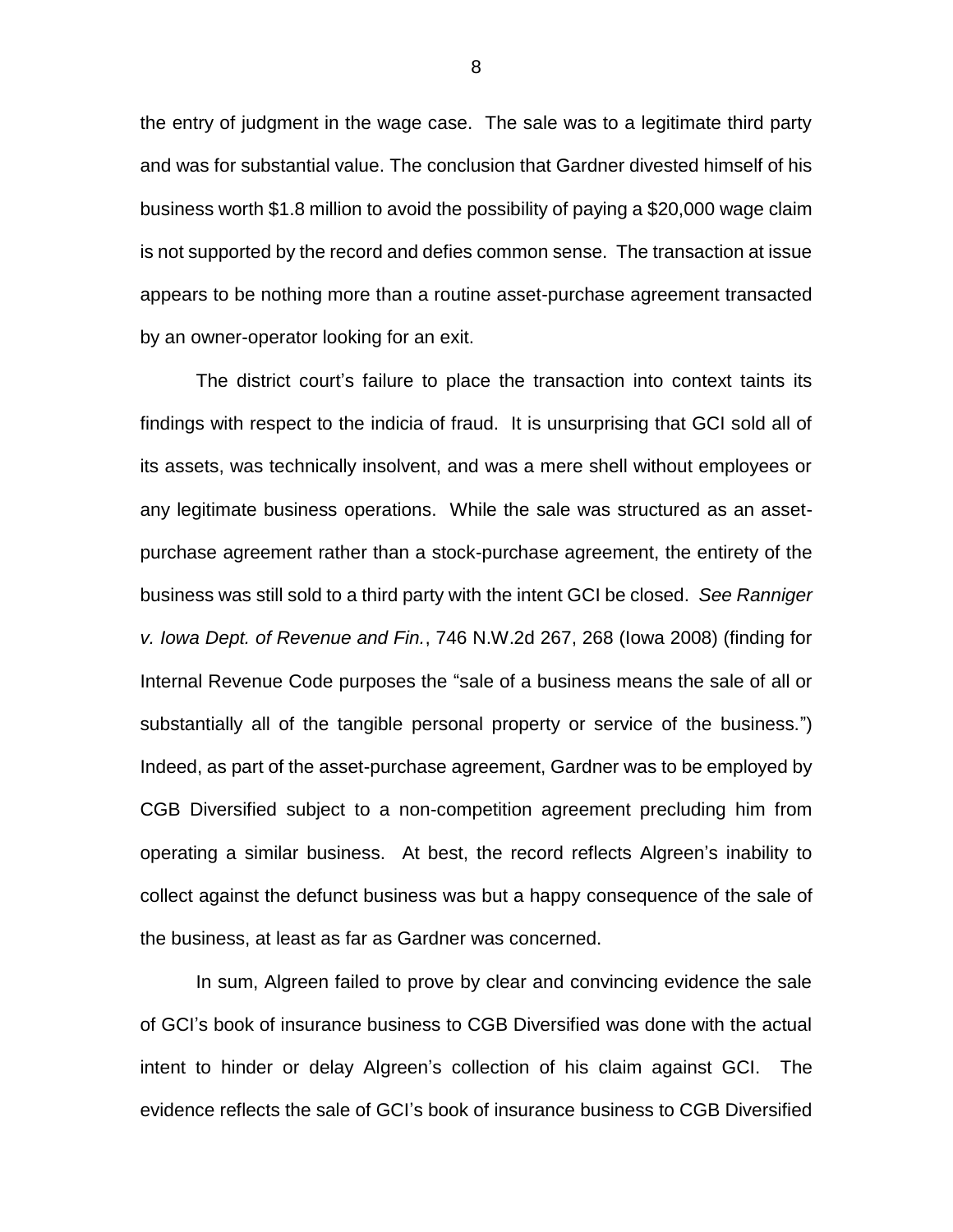was nothing more than a routine business transaction. Because we find Algreen failed to prove Gardner committed a fraudulent transfer, any award of damages and fees stemming from this claim is necessarily vacated. This includes the punitive damage award. We reverse the district court on this claim and remand for dismissal of the claim.

III.

Gardner next challenges the district court's decision to pierce the corporate veil and hold him jointly and severally liable for the judgment in the wage-dispute action. We begin with background.

It has been long accepted a corporation is a legal entity with jural existence separate and distinct from its shareholders. *See* Iowa Code § 4.1(20) (defining a person to include a corporation); *Wyatt v. Crimmins*, 277 N.W.2d 615, 616 (Iowa 1979). It has been long accepted a corporation's shareholders are not personally liable for the obligations of the corporation solely because of their status as shareholders. *See* Iowa Code § 490.622(2) ("Unless otherwise provided in the articles of incorporation, a shareholder of a corporation is not personally liable for the acts or debts of the corporation."); 5 Matthew Doré, *Iowa Practice Series: Business Organizations* § 15.3(1), at 454 (2014–2015) (stating limited liability is the presumptive rule). It also has been long accepted courts will disregard the presumptive rule of limited liability under exceptional circumstances and impose liability on an individual or individuals for what would otherwise be a corporate obligation. *See Wade & Wade v. Cent. Broad. Co.*, 288 N.W. 441, 443 (Iowa 1939).

While the rule allowing for the imposition of personal liability on a shareholder for a corporate obligation is long accepted, the rationale underlying the rule is not well developed. *See* 5 Doré, *Iowa Practice* § 15:3, at 458 ("In Iowa, as elsewhere, it is difficult to make sense of the case law governing disregard of the corporate entity."); Mark A. Olthoff, *Beyond the Form—Should the Corporate Veil be Pierced?*, 64 UMKC L.Rev. 311, 312 (1995) ("Courts and commentators have struggled for many years to develop principles that, when applied, would reveal whether a separately existing corporate organization should be disregarded."); Robert B. Thompson, *Piercing the Corporate Veil: An Empirical Study*, 76 Cornell L.Rev. 1036, 1036 (1991) ("Piercing the corporate veil is the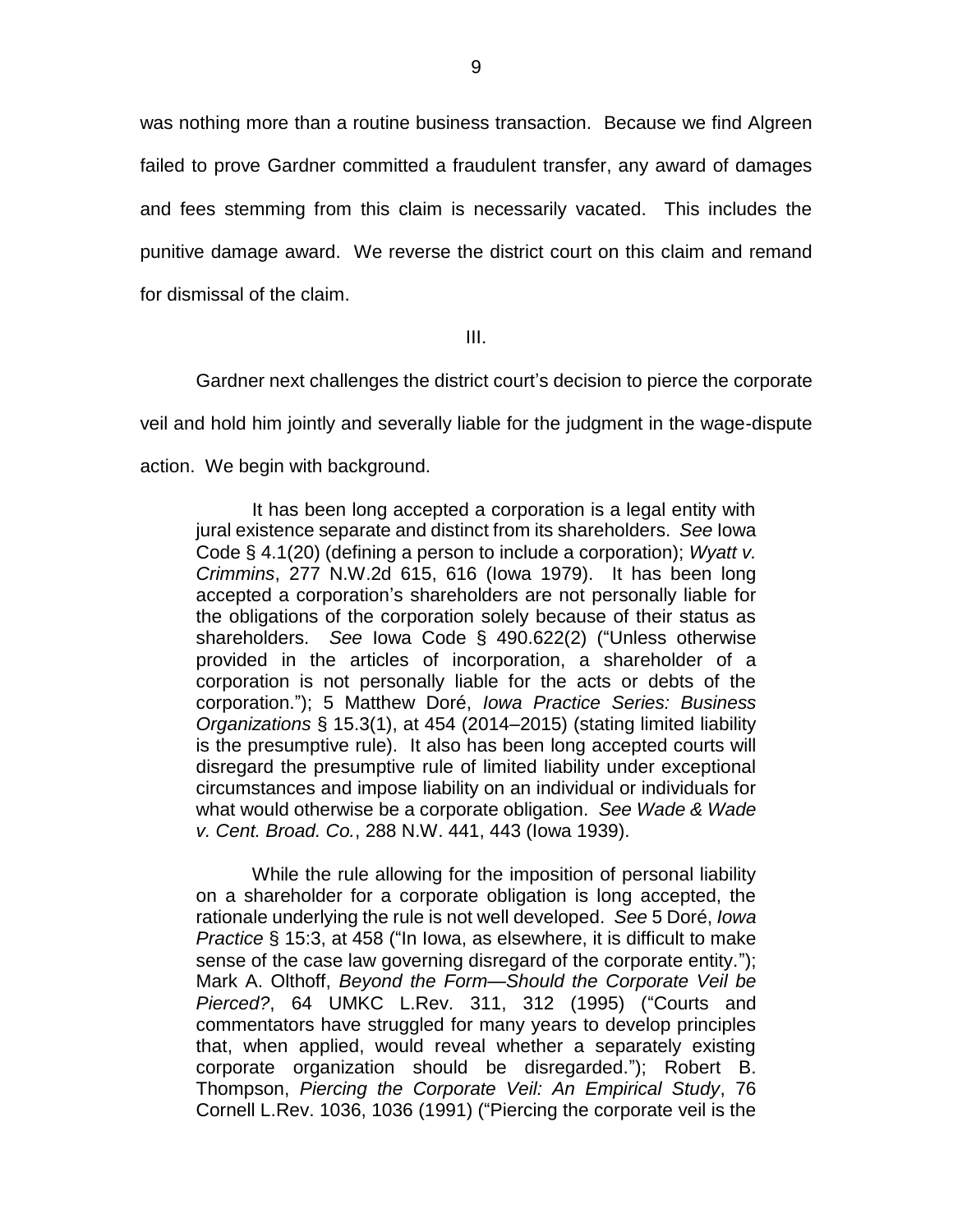most litigated issue in corporate law and yet it remains among the least understood."). Our cases speak only in metaphor and generalities, holding the "corporate veil can be pierced" when the corporation is a "mere shell," "sham," "intermediary," "instrumentality," or "alter ego" of the shareholders. "This language is inherently unsatisfactory since it merely states the conclusion and gives no guide to the considerations that lead a court to decide that a particular case should be considered an exception to the general principle of nonliability." Robert W. Hamilton, *The Corporate Entity*, 49 Tex. L.Rev. 979, 979 (1971). Ultimately, the issue "is one that is still enveloped in the mists of metaphor." *Berkey v. Third Ave. Ry. Co.*, 155 N.E. 58, 61 (N.Y.1926).

The metaphor of piercing the corporate veil has incorrectly framed the relevant question. *See id.* ("Metaphors in law are to be narrowly watched, for starting as devices to liberate thought, they end often by enslaving it."). Our cases treat the question of "veil piercing" as if it were a cause of action proved by evidence of one or more of the following:

1) the corporation is undercapitalized, (2) the corporation lacks separate books, (3) its finances are not kept separate from individual finances, or individual obligations are paid by the corporation, (4) the corporation is used to promote fraud or illegality, (5) corporate formalities are not followed, or (6) the corporation is a mere sham.

*See C. Mac Chambers Co., Inc. v. Iowa Tae Kwon Do Acad., Inc.*, 412 N.W.2d 593, 598 (Iowa 1987). The metaphor does not capture the truth or spirit of the matter. In a veil piercing case, the "corporate veil" is not actually pierced and the corporate entity is not disregarded; instead, judgment is entered against the corporation, as the judgment entry in this case reflects, and the district court takes the additional step of imposing judgment against a shareholder for the corporation's liability where liability otherwise would not exist. *See Int'l Fin. Servs. Corp. v. Chromas Techs. Canada, Inc.*, 356 F.3d 731, 736 (7th Cir.2004) ("Piercing the corporate veil, after all, is not itself an action; it is merely a procedural means of allowing liability on a substantive claim.").

*Minger Constr., Inc. v. Clark Farms, Ltd.*, No. 14-1404, 2015 WL 7019046, at \*4–

5 (Iowa Ct. App. Nov. 12, 2015) (McDonald J., dissenting).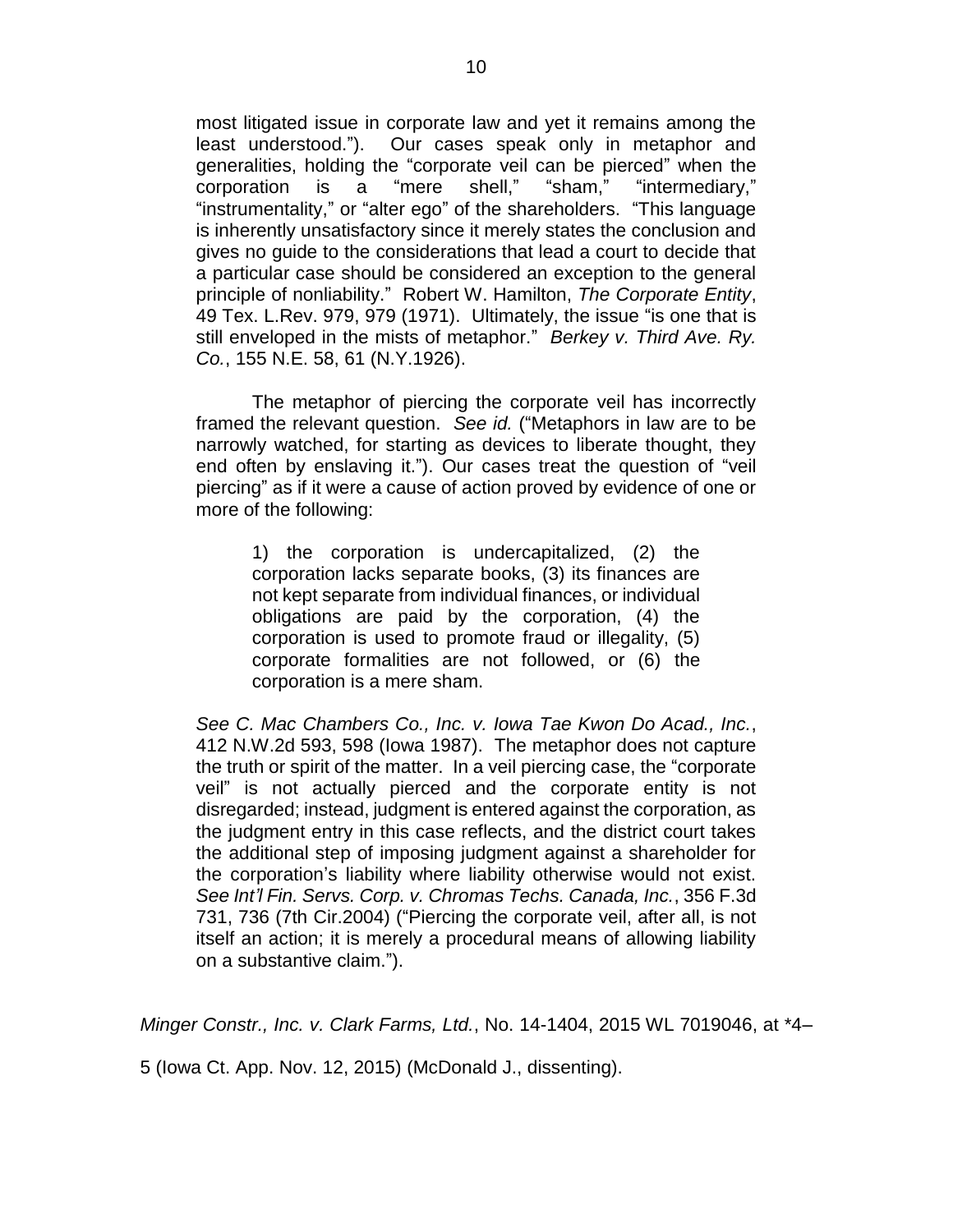The district court found Algreen proved this is one of the exceptional circumstances in which liability should be imposed upon a shareholder for a judgment entered against the corporation. In support of its conclusion, the district court noted GCI is now undercapitalized, is merely a shell without any assets or employees, and Gardner used corporate funds for certain personal expenses. We cannot agree Algreen established a case for personal liability here. The district court simply failed to view the transaction in the relevant context.

There is no evidence supporting a finding GCI was undercapitalized. *See Briggs Transp. Co., Inc. v. Starr Sales Co., Inc.*, 262 N.W.2d 805, 810 (Iowa 1978) (identifying undercapitalization as a relevant factor). The relevant inquiry is the capital structure of the entity at or near the time of incorporation. *See Minger Constr., Inc.*, 2015 WL 7019046, at \*9; *Gilleard v. Nelson*, No. 03–1496, 2005 WL 2756042, at \*3 (Iowa Ct. App. Oct. 26, 2005) (affirming imposition of liability on individual where entity "was undercapitalized at its moment of incorporation"); *Midwest Fuels*, *Inc. v. JP & K, Inc.*, No. 03–0218, 2004 WL 358291, at \*2 n.1 (Iowa Ct. App. Feb. 27, 2004) (recognizing the relevant inquiry is "initial capitalization of the corporation"); *see also Global Credit Servs., Inc. v. AMISUB (Saint Joseph Hosp.), Inc.*, 508 N.W.2d 836, 839 (Neb. 1993) ("Inadequate capitalization means capitalization very small in relation to the nature of the business of the corporation and the risks the business entails measured at the time of formation."); *Pierson v. Jones*, 625 P.2d 1085, 1087 (Idaho 1981) (finding "financial inadequacy is measured by the nature and magnitude of the corporate undertaking or the reasonableness of the cushion for creditors at the time of its inception of the corporation"). "Clearly, a corporation adequately capitalized at its inception can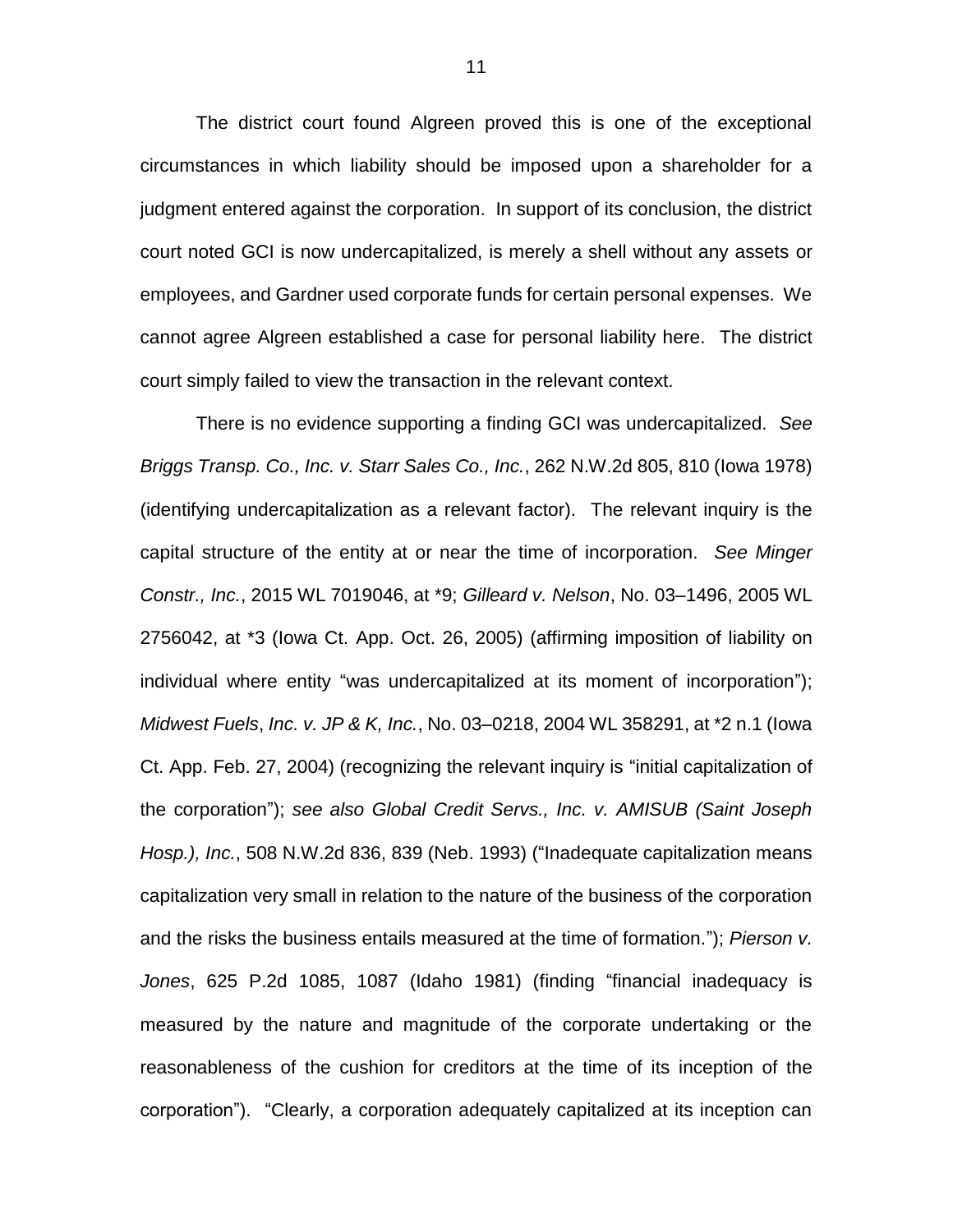become undercapitalized at a later time for any of a variety of legitimate reasons." *Pierson*, 625 P.2d at 1087. Here, there is no evidence GCI was undercapitalized at the time of its formation. We can infer the opposite from the record. GCI was a legitimate business and operated successfully over a decade to the extent that its book of business was sold for approximately \$1.8 million. In addition, there is a legitimate reason the corporate entity had no capital at the time of trial—it was no longer in business. There is no longer any corporate undertaking requiring capital. *See Barrett v. Cont'l Ill. Nat'l Bank & Trust Co.*, 882 F.2d 1, 5 (1st Cir. 1989) ("At the same time, however, the fact that a company is in the process of going out of business is ordinarily the critical element in a court's contextual assessment of the 'reasonability' of the company's capital for the post-transfer period."); *Aero Planning Intern., Inc. v. Air Assocs., Inc.*, 764 P.2d 610, 612 (Or. Ct. App. 1988) ("Moreover, the facts that the defendant corporations are now out of business and cannot pay plaintiff's judgment are not a sufficient basis on which to conclude that they were undercapitalized.").

This same reasoning explains why we attach no relevance to the fact GCI no longer had any employees or business operations. The district court viewed this as evidence GCI was a sham. It is not. Instead, it is evidence Gardner sold the business to a legitimate third party for substantial value and ceased operations as part of the transaction. The fact that the company ceased operations without paying all of its creditors is not the sort of injustice, standing alone, that warrants piercing the corporate veil. *See N.L.R.B. v. Fullerton Transfer & Storage Ltd., Inc.*, 910 F.2d 331, 341 (6th Cir. 1990) ("The mere fact that the company ceased operation without being able to pay all of its debts is, of course, not the sort of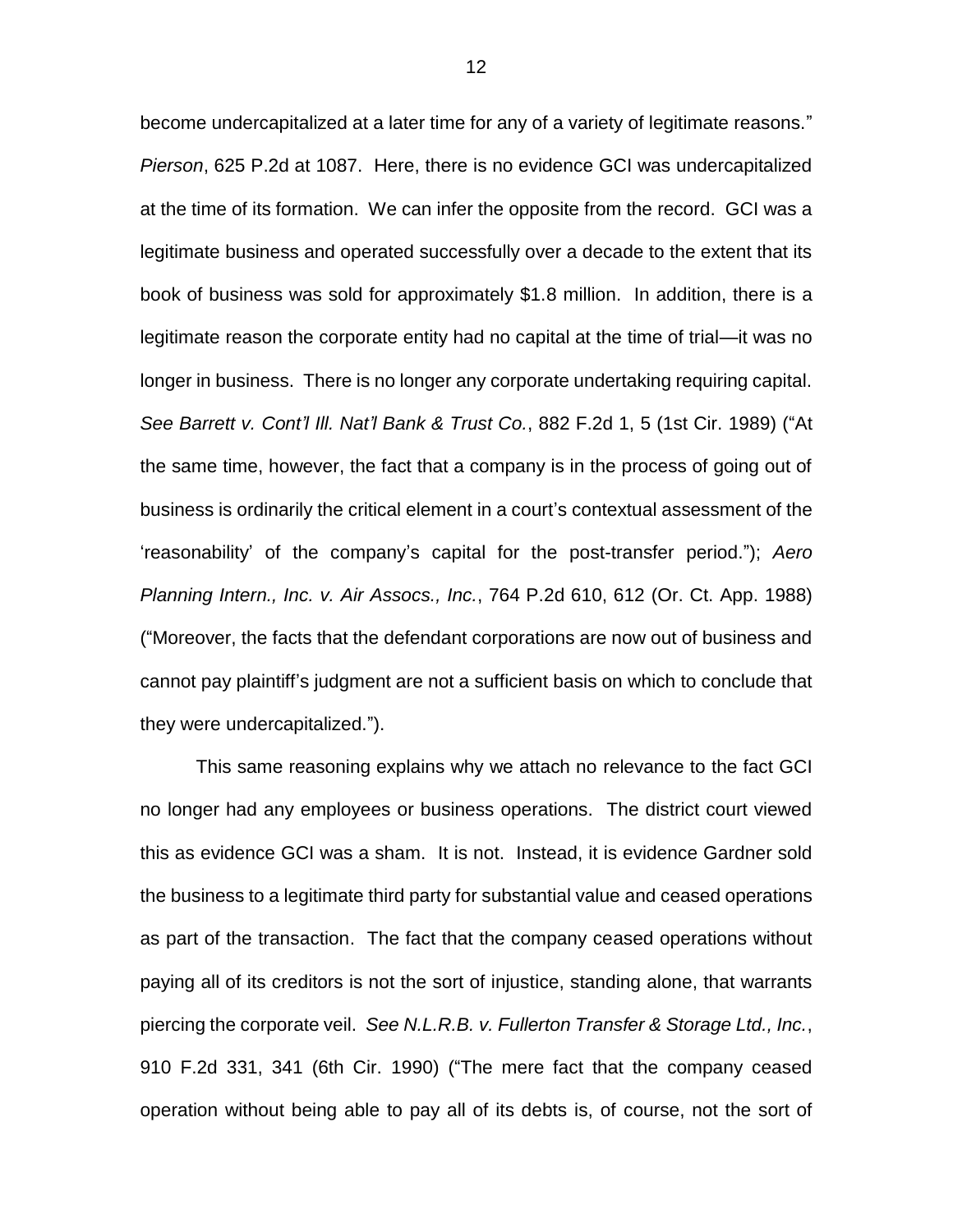injustice contemplated. This form of injustice, if that is the correct term for it, is present in every case."); *Lakeview Commons v. Empower Yourself*, 802 N.W.2d 712, 717 (Mich. Ct. App. 2010) ("While Troy admitted that part of the reason Empower ceased operations was to avoid the lease agreement with plaintiff, this alone was not sufficient to raise a genuine issue of material fact regarding whether Empower's or Hamsa's corporate veils should be pierced."); *Arrow Uniform Rental, L.P. v. Longazel*, 2009-Ohio-868, 2009 WL 478620, at \*6 (Ohio Ct. App. Feb. 26, 2009) (holding shareholder was not liable for corporate debts through veil piercing where the company's assets were sold).

With respect to the misuse of corporate funds, the evidence does show Gardner used corporate funds to pay certain personal expenses. This is certainly improper but also certainly not atypical for a closely-held owner-operator business. Given the lack of any other evidence in favor of imposing liability on Gardner for GCI's judgment debt, we do not think this single fact, standing alone, warrants the extreme remedy of imposing personal liability on a shareholder for a corporate obligation. We reverse the judgment of the district court on the claim to pierce the corporate veil. Gardner shall not be jointly and severally liable for the judgment in the wage-payment case.

### IV.

Gardner contends the district court erred in awarding supplemental attorney fees. Some additional background is required. After the district court entered judgment in the fraudulent-transfer action, Gardner satisfied the existing judgment in the wage-payment case. The district court then awarded supplemental fees pursuant to the order in the fraudulent-transfer action. In awarding these fees, the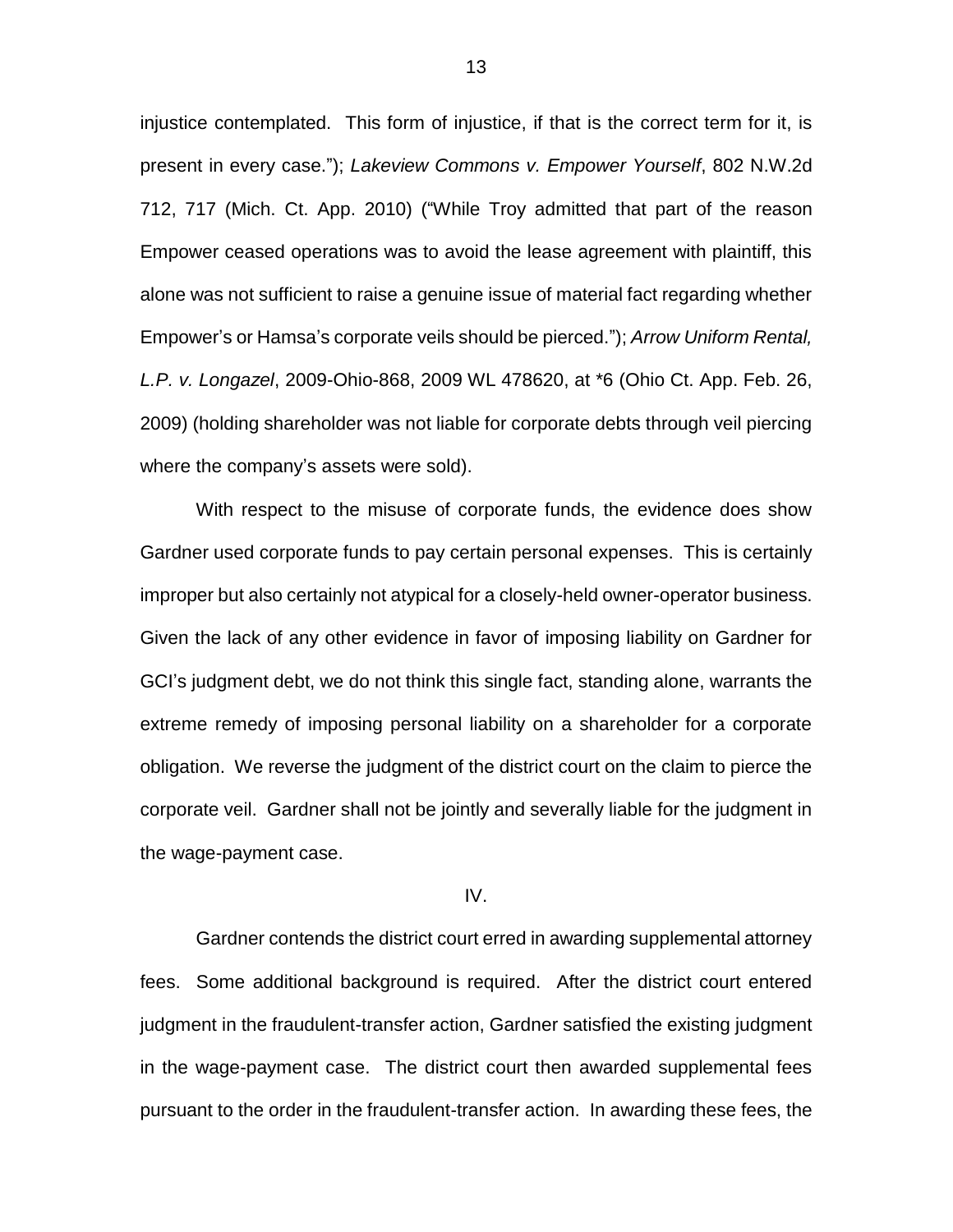district court emphasized the "the ruling in the associated equitable action," which found Gardner "engaged in fraudulent efforts to transfer [GCI's] assets and conceal them from [Algreen]." Because we have concluded the fraudulent-transfer claim was not supported by substantial evidence, and because there is no basis for determining what portion of the attorney fee award related to Algreen's success on the merits of that claim, we cannot apportion and reduce the attorney fee award in any principled way. We thus conclude it is necessary for the district court to determine whether the attorney fee award is still appropriate under the circumstances and the amount of any such award. We vacate the portion of the judgment awarding supplemental attorney fees and remand this matter for reconsideration of the issue. *See Dutrac Cmty. Credit Union v. Hefel*, No. 15-0143, 2015 WL 7574230, at \*10 (Iowa Ct. App. Nov. 25, 2015) (remanding attorney fee award for "clarification and a 'fresh consideration'"); *Luke v. Valdez*, No. 11-0750, 2012 WL 1058197, at \*3 (Iowa Ct. App. Mar. 28, 2012) ("In light of this modification, we remand for a redetermination of the trial attorney fee award.").

#### V.

Algreen requests appellate attorney fees for having to defend this appeal. Given our disposition in Gardner's favor, such an award would be inappropriate. Considering the facts of this case, we decline to award appellate attorney fees.

#### VI.

In light of the foregoing, we reverse the district court in the equitable action and remand for dismissal of that action. We also vacate the judgment awarding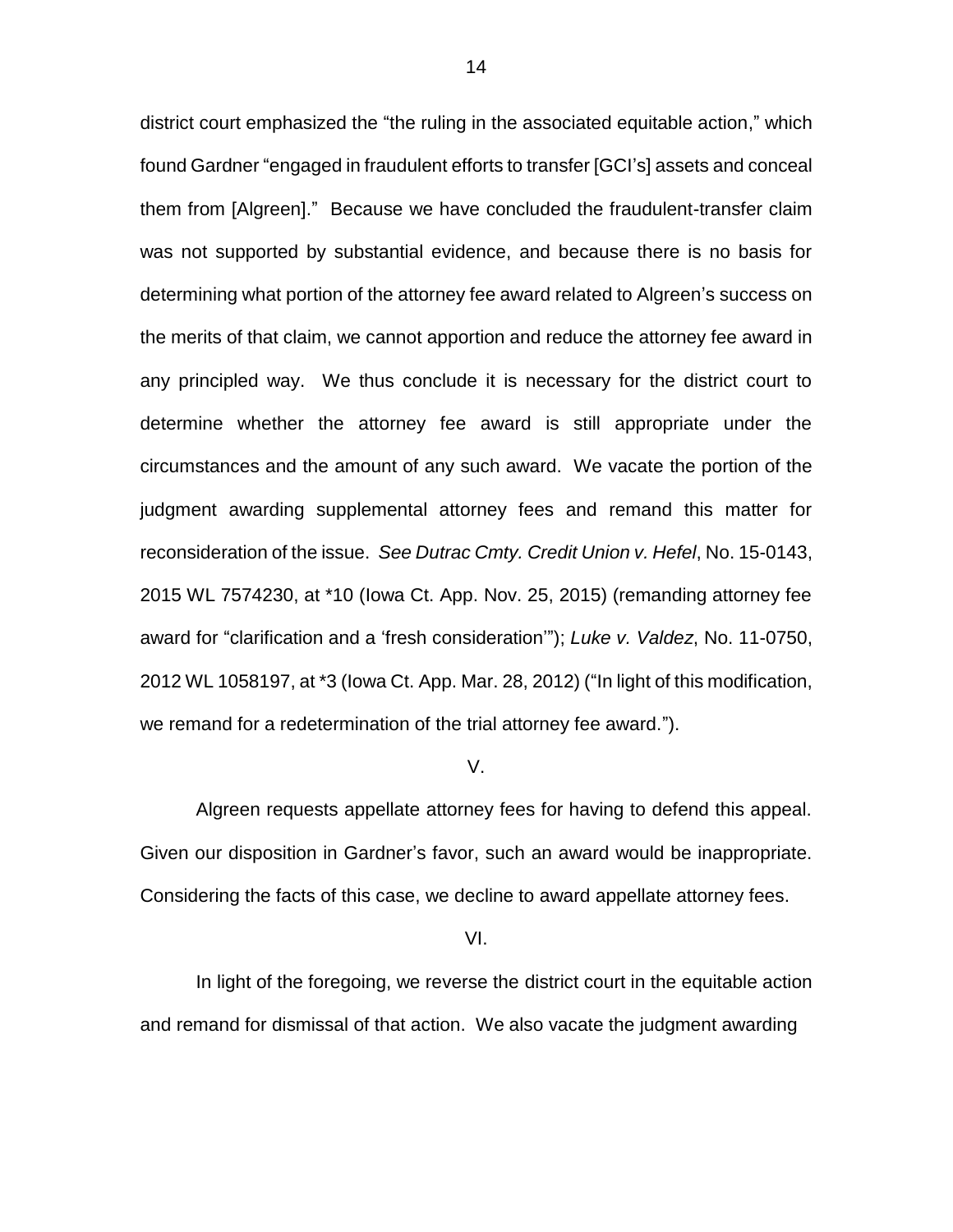supplemental attorney fees and remand for reconsideration of whether supplemental attorney's fees are still appropriate and, if so, in what amount.

# **REVERSED AND REMANDED.**

Tabor, J., concurs; Doyle, P.J., dissenting in part.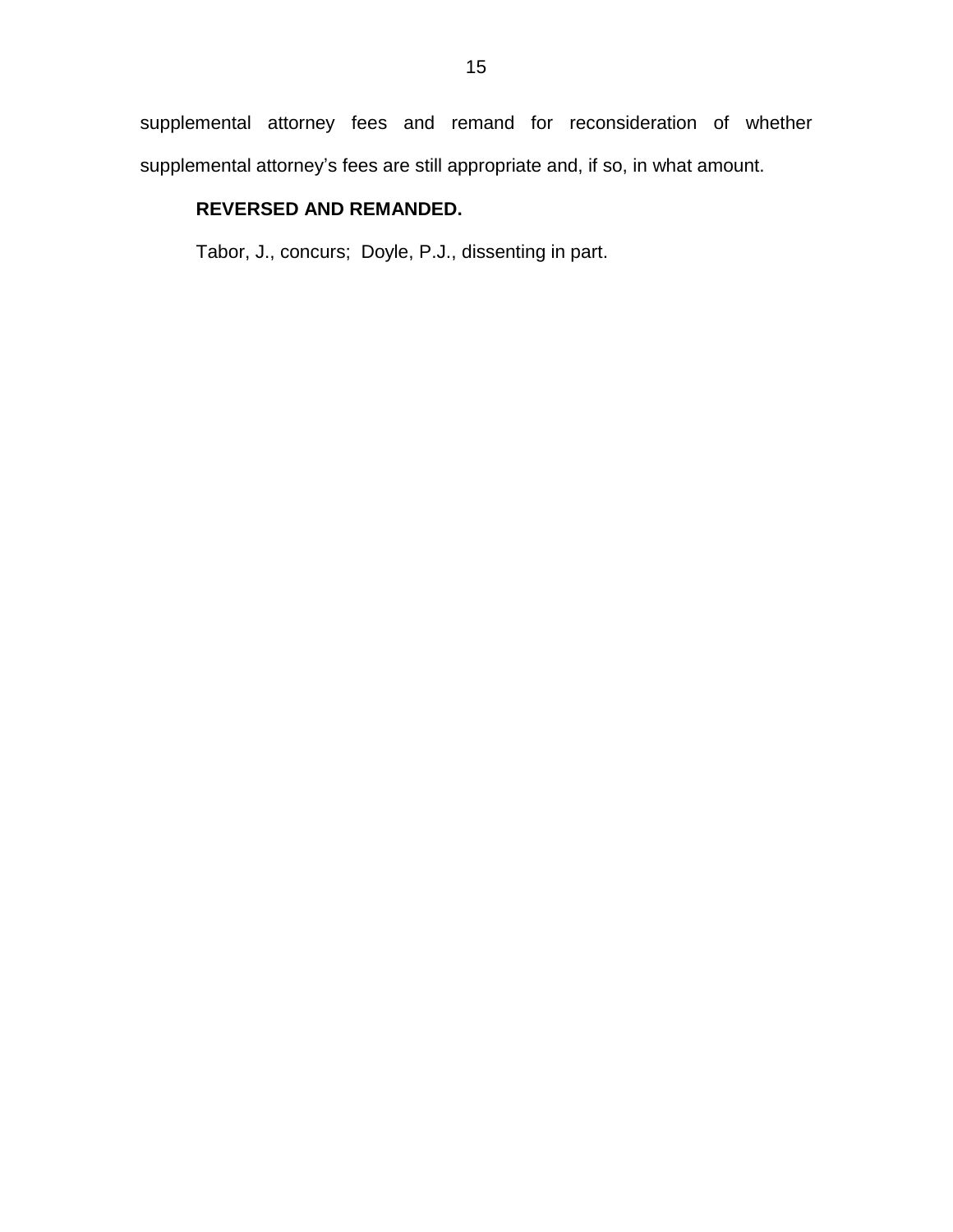**DOYLE, Presiding Judge** (concurring in part and dissenting in part)**.**

I concur in the majority's vacation of the punitive damage award and declination to award Algreen appellate attorney fees part, but I respectfully dissent from the majority's disposition of the fraudulent-transfer claim and award of supplemental attorney fees.

**Fraudulent Transfer.** The majority opinion on this point is thoughtful and well-written. Nevertheless, I find sufficient evidence that a fraudulent transfer occurred. "The doctrine of fraudulent conveyances advances the principle that a debtor's property constitutes a fund from which the debtor's obligations should be paid and the debtor may not frustrate a creditor's right to obtain satisfaction from the fund." *Benson v. Richardson*, 537 N.W.2d 748, 756 (Iowa 1995) (citation omitted). Iowa's former Uniform Fraudulent Transfer Act (UFTA), governs this appeal.<sup>1</sup> The use of the word "fraudulent" in the title of the Act is a misnomer in that fraud is not a necessary element of a claim for relief under the UFTA. $2$  The majority opinion sets forth applicable law and I need not repeat it here.

<sup>1</sup> 2016 amendments repealed the Uniform Fraudulent Transfer Act and enacted the Uniform Voidable Transactions Act. The chapter is now cited as the "Iowa Uniform Voidable Transactions Act." Iowa Code § 684.15 (2018).

 $2$  Recognizing that words matter, the National Conference of Commissioners on Uniform State Laws changed the title of the Uniform Fraudulent Transfer Act to the "Uniform Voidable Transactions Act" by 2014 amendments. The official comments are illuminating:

The 2014 amendments change the short title of the Act from "Uniform Fraudulent Transfer Act" to "Uniform Voidable Transactions Act." The change of title is not intended to effect any change in the meaning of the Act. The retitling is not motivated by the substantive revisions made by the 2014 amendments, which are relatively minor. Rather, the word "Fraudulent" in the original title, though sanctioned by historical usage, was a misleading description of the Act as it was originally written. Fraud is not, and never has been, a necessary element of a claim for relief under the Act. The misleading intimation to the contrary in the original title of the Act led to confusion in the courts. See*, e.g.,* § 4, Comment 10. The misleading insistence on "fraud" in the original title also contributed to the evolution of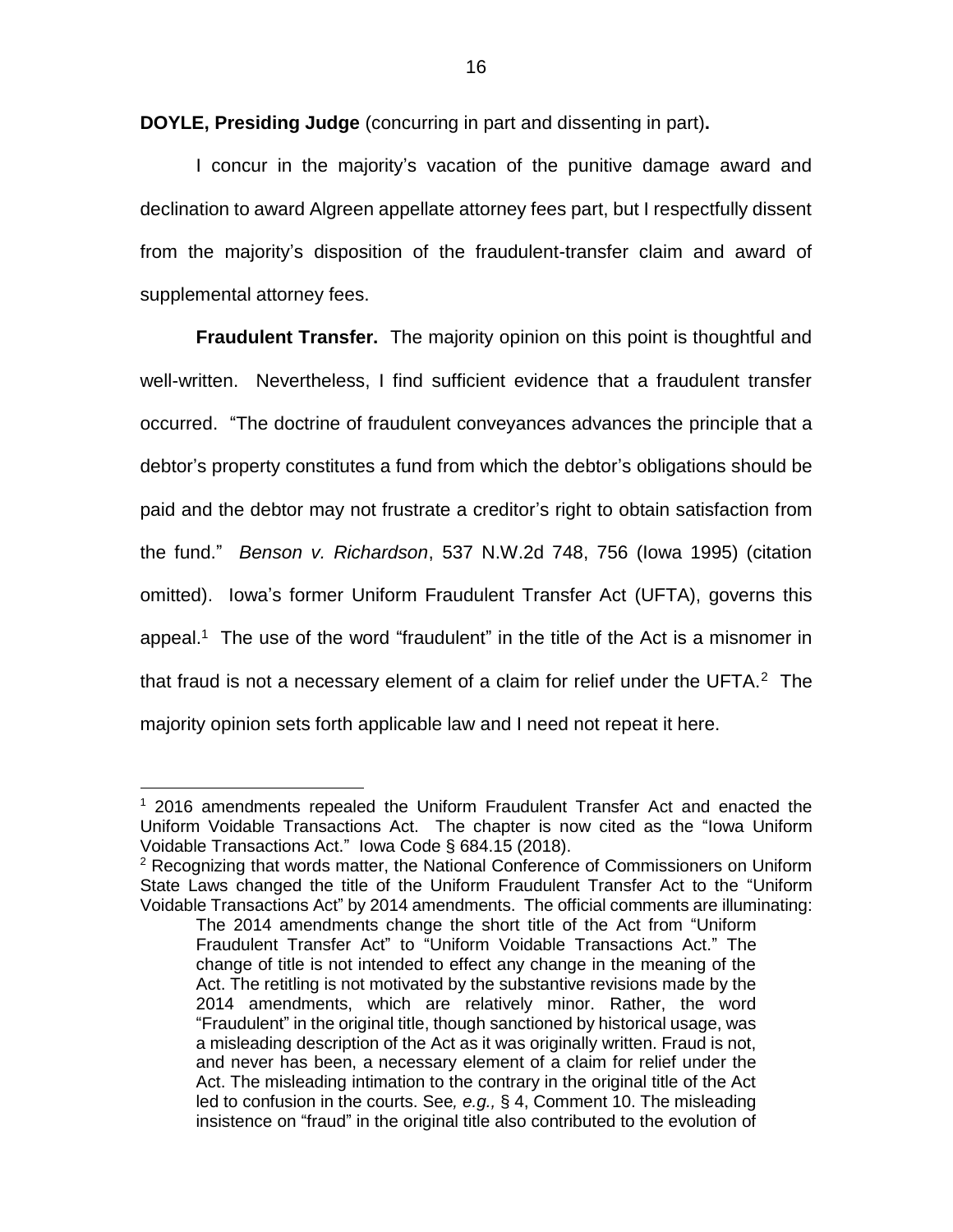There is direct evidence of Gardner's intent to hinder, delay, or defraud Algreen as a creditor. When Algreen asked about his unpaid wages after his termination, Gardner told Algreen that he would "never see a dime." The evidence clearly shows Gardner undertook a course of action to make good on his promise. In the wage-dispute action, the district court observed that Gardner's animosity toward Algreen "was palpable in the courtroom and from the witness stand." In its ruling on the fraudulent-transfer action, the court found it "abundantly evident" that "Gardner harbors personal spite and disdain for Algreen." Standing on its own, this evidence would not support a finding that the transfer was fraudulent as to Algreen. "[O]rdinarily a debtor may prefer one creditor over another, 'even if the debtor's intentions . . . are spiteful and the action will delay or prevent the nonpreferred creditor from obtaining payment.'" *Ralfs v. Mawry*, 586 N.W.2d 369, 373 (Iowa 1998).

But, in addition to the direct evidence of Gardner's intent to hinder, delay, or defraud Algreen as a creditor, several badges of fraud are also present. Gardner testified that he began negotiating a sale of GCI in the spring of 2013—almost one year after GCI terminated Algreen. Gardner was well aware of Algreen's claim for unpaid wages before the sale negotiations began. Algreen filed his lawsuit for

widely-used shorthand terminology that further tends to distort understanding of the provisions of the Act. Thus, several theories of recovery under the Act that have nothing whatever to do with fraud (or with intent of any sort) came to be widely known by the oxymoronic and confusing shorthand tag "constructive fraud." See §§ 4(a)(2), 5(a). Likewise, the primordial theory of recovery under the Act, set forth in § 4(a)(1), came to be widely known by the shorthand tag "actual fraud." That shorthand is misleading, because that provision does not in fact require proof of fraudulent intent. See § 4, Comment 8.

Unif. Voidable Transactions Act (2014) § 15 cmt 1, 7A pt.II U.L.A. 242 (2017).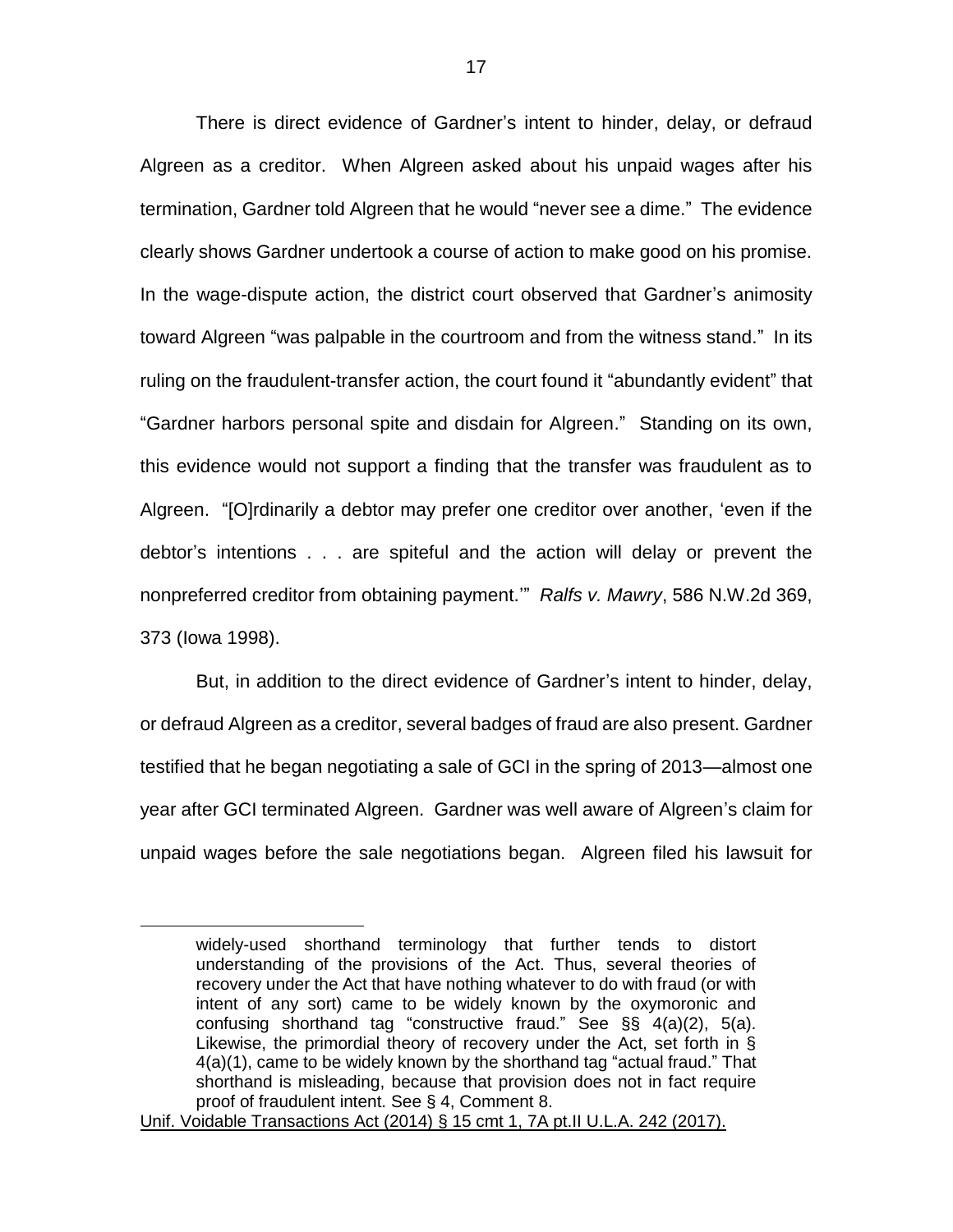unpaid wages more than four months before GCI sold its book of business. Gardner had notice of the suit prior to the sale. In spite of this, the purchase agreement falsely represented that there were no lawsuits pending against GCI.<sup>3</sup> Because the proceeds of the sale of the book of business went to Gardner personally, the sale left GCI with no ability to satisfy Algreen's wage payment claim. Gardner acknowledged it was GCI's assets being sold but he was unable to provide any explanation as to why he personally received the payments rather than GCI; he just replied, "That's how we did it." Pressed further on the issue, he just said he had no explanation. Gardner made no attempt to satisfy any part of the wage-dispute judgment with the proceeds he received from the sale. Gardner deposited the payments for GCI's assets in his personal checking account. Gardner testified at the judgment debtor examination that he did not intend to satisfy judgment. Gardner claimed to have spent all of the \$1.2 million he had received in payment for the sale at the time of trial. He used some of the money to satisfy obligations or other business interests he had, but none of the money was used to satisfy any debt or liability of GCI. He testified he felt no personal responsibility to satisfy GCI's debts and liabilities. Other than making a \$30,000 offer of judgment three weeks before the fraudulent-transfer trial, Gardner testified he had taken no steps to satisfy Algreen's wage-payment judgment and that he had no intention of taking any steps in the future to satisfy the judgment. He

 $3$  Gardner represented and warranted in the April 2014 purchase agreement that, "There are no actions, lawsuits or proceedings of any kind threatened against the BOOK, Gardner Crop Insurance, Inc., Timothy E. Gardner or Walter Gardner, Jr. relative to the BOOK, or the basis for any such actions, lawsuits, or proceedings." Gardner testified at the judgment debtor examination that he called CGB in September 2013 when the wage-dispute lawsuit was filed, "explained what it was, and they were aware of it." He testified a representative of CGB "just said okay."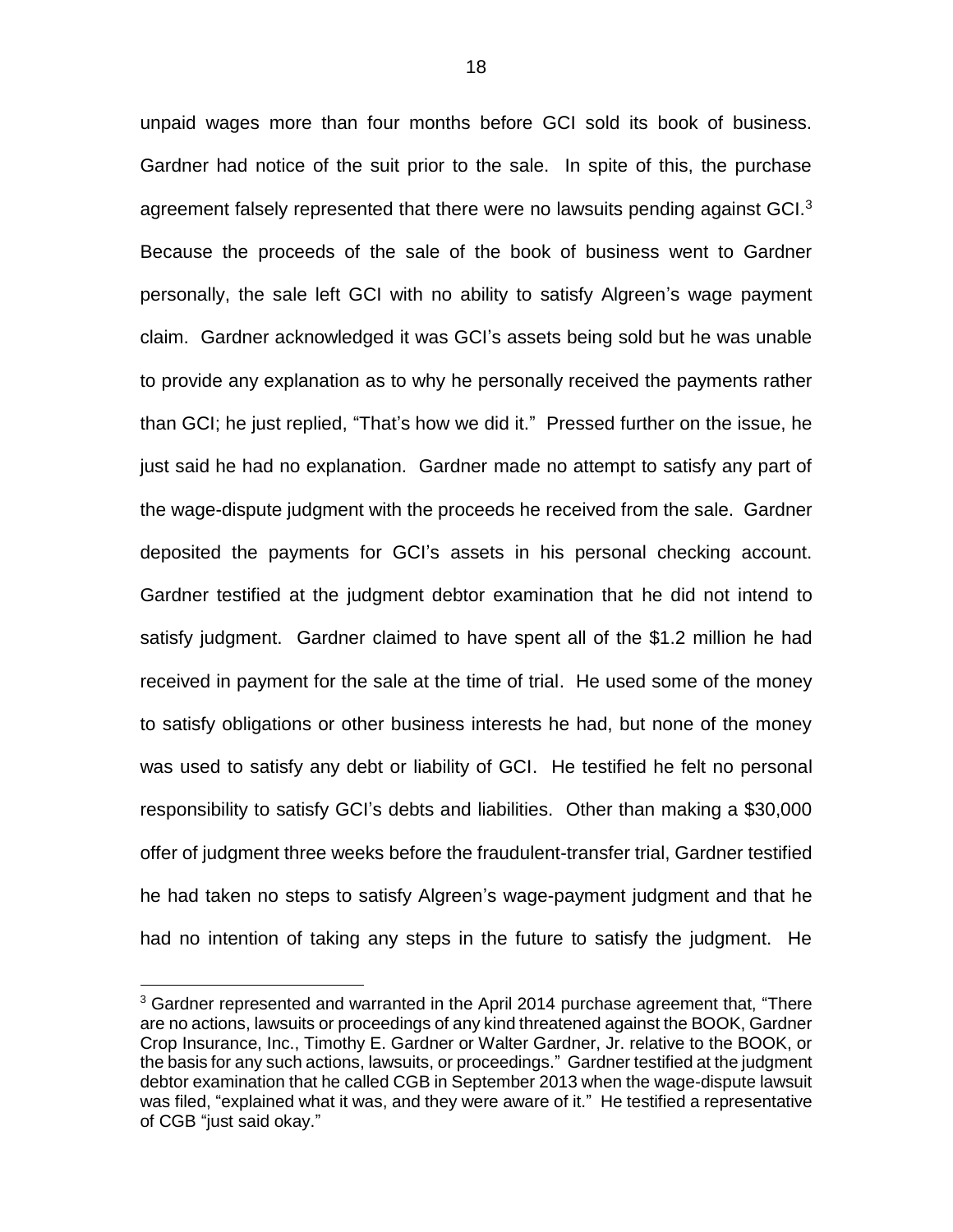admitted, that as of the time of trial, Algreen had not seen a dime of the unpaid commissions and base pay GCI owed him.

When considering Gardner's direct actions with the surrounding circumstances, I conclude clear and convincing evidence shows Gardner structured the sale of GCI's book of business to hinder, delay, or avoid paying the judgment owed to Algreen. To be clear, I am not to saying the sale of GCI to CGB was not a bona fide sale; no one disputes the reasonableness of the sales price. But the way the deal was structured—with all of GCI's assets being sold and cash payments being made directly to Gardner not GCI— any opportunity for Algreen to collect from GCI was thwarted. Moreover, had Algreen garnished CGB after the sale, CGB would, no doubt, have answered, that it was not indebted to the judgment debtor, GCI. Under the purchase agreement terms, that answer would have been true—it was contractually indebted to Gardner, not GCI.

"[E]ven if a debtor has at least one non-fraudulent motive for a transaction, the additional motive of effecting the transaction to hinder a creditor 'is a sufficient ground for an unassailable conclusion [of] ... fraudulent intent [under the UFTA].'" *Bertram v. WFI Stadium, Inc*., 41 A.3d 1239, 1247 (D.C. 2012) (internal citation omitted). Gardner presented no evidence to the contrary. I therefore conclude the sale of GCI to CGB was a fraudulent transfer, as defined under section 684.4, as to Algreen. I would affirm the district court's judgment that Gardner and GCI are jointly and severally liable for the judgment entered in Algreen's favor in the wagedispute action. The remedy fashioned by the district court is consistent with the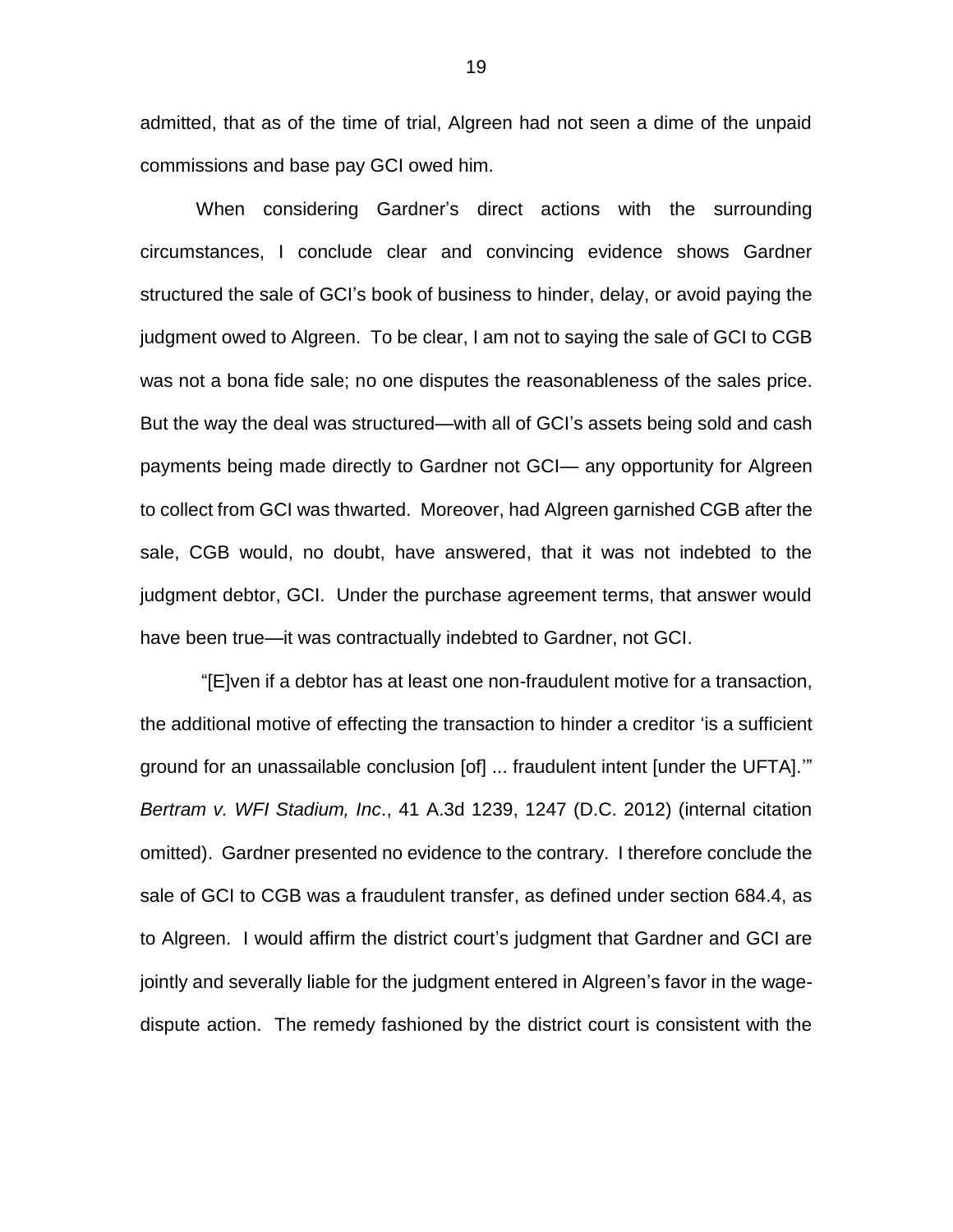remedies available under section 684.7, and, in any event, Algreen's wagepayment judgment has already been satisfied.<sup>4</sup>

**Punitive Damages.** I concur with the majority's disposition of the punitive damages award for the following reasons. Section 684.7 does not specifically provide for punitive damages as a remedy available to a creditor,<sup>5</sup> but it does provide that a creditor may obtain "[a]ny other relief the circumstances may require." Iowa Code § 684.7(1)(c)(3). Under Iowa Code section 668A.1(1)(a), "to receive punitive damages, a plaintiff must prove by a preponderance of clear, convincing, and satisfactory evidence that the defendant's conduct amounted to a willful and wanton disregard for the rights of another." *Hockenberg Equip. Co. v. Hockenberg's Equip. & Supply Co. of Des Moines*, 510 N.W.2d 153, 156 (Iowa 1993). Merely objectionable conduct is not sufficient. *See id*. "[Punitive] damages may be awarded where it appears that the defendant is guilty of fraud." *Syester v. Banta*, 133 N.W.2d 666, 676 (Iowa 1965) (citation omitted). The question is whether Gardner's conduct constituted willful or wanton disregard for Algreen's rights.

Willful and wanton conduct occurs when"[t]he actor has intentionally done an act of unreasonable character in disregard of a known or obvious risk that was so great as to make it highly probable that harm would follow, and which thus is usually accompanied by a conscious indifference to the consequences." *Miranda* 

<sup>4</sup> On December 15, 2016, \$75,685.60 was tendered to the clerk of court for payment in full of the judgment in the wage-dispute matter. The next day, GCI filed a "Computation of Judgment Payoff" showing how the amount was computed, including accrued interest. The court ordered the clerk to deliver the amount to Algreen's counsel and to show payment on the judgment. A satisfaction of judgment was filed acknowledging payment in full on the April 2015 wage-dispute judgment.

<sup>&</sup>lt;sup>5</sup> Probably because fraud is not a necessary element of a claim for relief under the UFTA.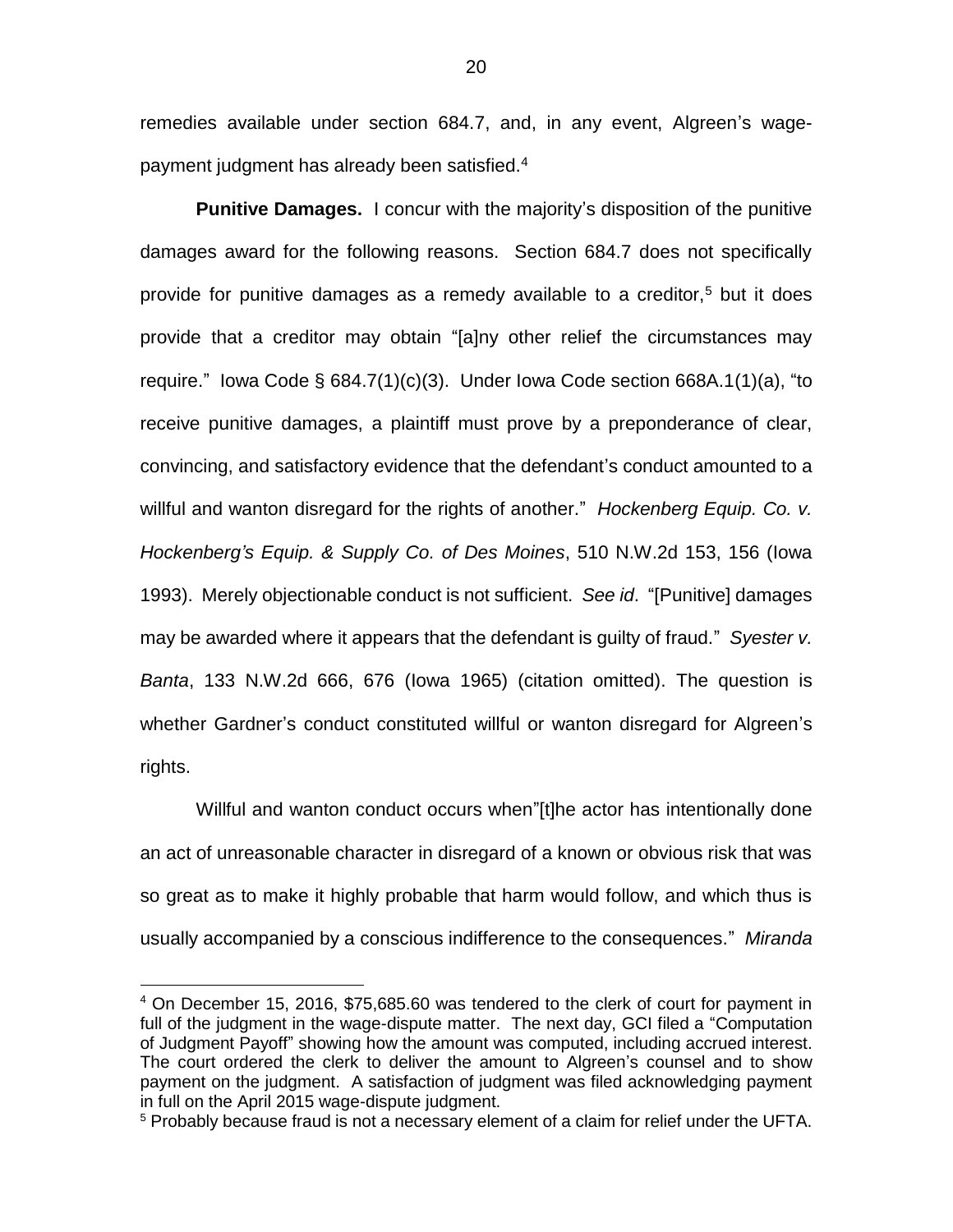*v. Said*, 836 N.W.2d 8, 34 (Iowa 2014) (alteration in original) (citation omitted). Stated differently, a plaintiff can recover punitive damages only if actual or legal malice is shown. *See Cawthorn v. Catholic Health Initiatives Iowa Corp.*, 743 N.W.2d 525, 529 (Iowa 2007).

Actual malice may be shown by such things as personal spite, hatred, or ill-will and legal malice may be shown by wrongful conduct committed with a willful or reckless disregard for the rights of another. . . . Thus, merely objectionable conduct is insufficient . . . . To receive punitive damages, plaintiff must offer evidence of defendant's persistent course of conduct to show that the defendant acted with no care and with disregard to the consequences of those acts.

*Id.* (citations omitted).

Although there is evidence of animosity by Gardner toward Algreen, I do not believe it rises to that level of actual or legal malice necessary to support an award of punitive damages. "[O]rdinarily a debtor may prefer one creditor over another, 'even if the debtor's intentions . . . are spiteful and the action will delay or prevent the nonpreferred creditor from obtaining payment.'" *Ralfs*, 586 N.W.2d at 373. With that in mind, I do not find a preponderance of clear, convincing, and satisfactory evidence that Gardner's conduct rose to that level amounting to a willful and wanton disregard for the rights of Algreen. Because insufficient evidence supports it, I agree the punitive damages award must be vacated.

**Attorney Fees.** After entry of the judgment in the fraudulent-transfer action, Algreen filed a supplemental application seeking \$21,065.00 attorney's fees and \$1137.18 expenses incurred since the April 2015 entry of the judgment in the wage-dispute case. GCI resisted. After a hearing, the district court awarded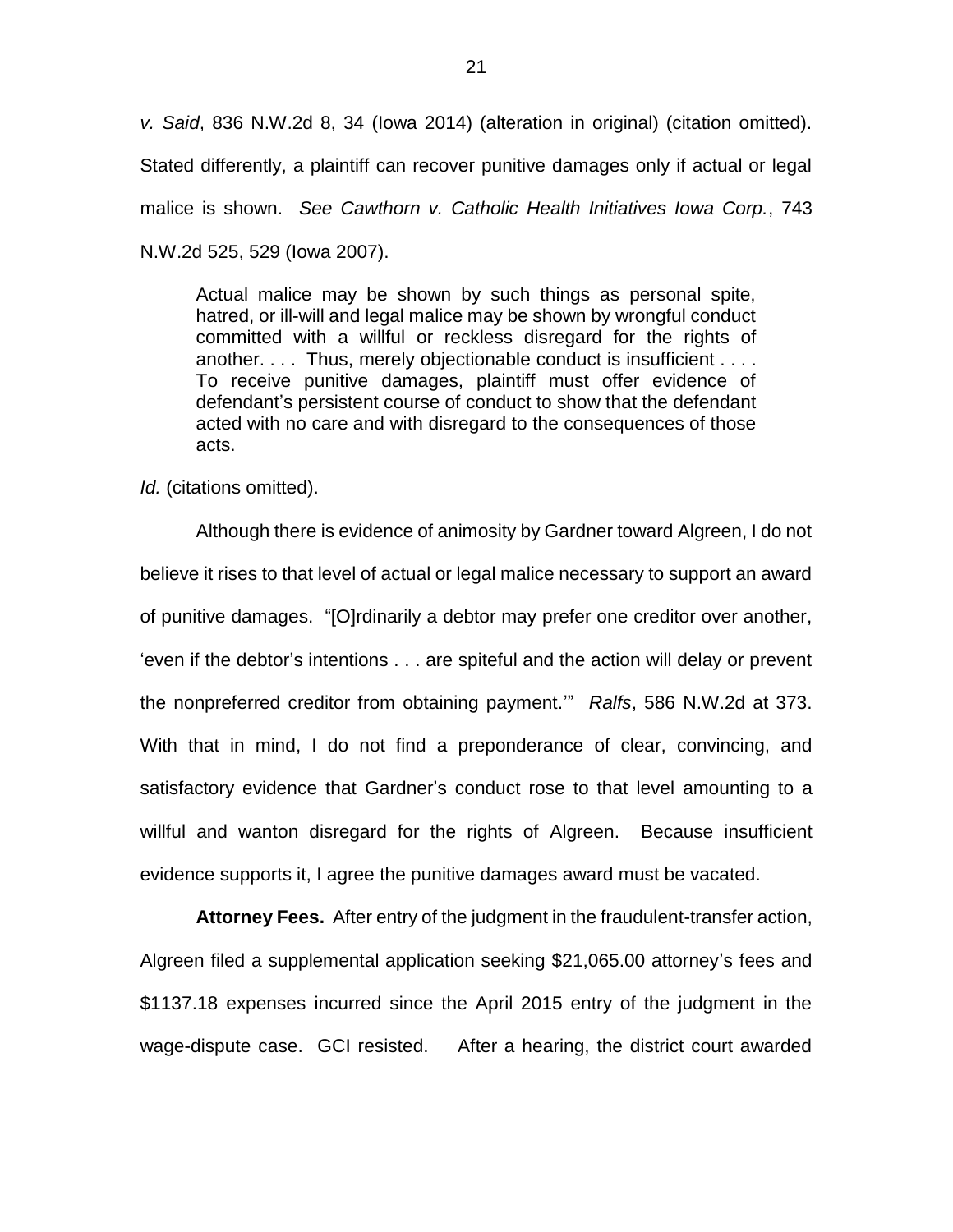Algreen the \$22,202.18 in fees and expenses he requested and entered judgment against GCI in that amount.

Gardner claims the district court did not have authority to award supplemental attorney fees. He notes that Algreen did not request an award of attorney fees in the fraudulent-transfer action and argues that the court was therefore without authority to award attorney fees for in that action.

Ordinarily, a successful party cannot recover attorney fees unless authorized by statute or agreement. *See Maday v. Elview–Stewart Sys. Co*., 324 N.W.2d 467, 469 (Iowa 1982). Iowa Code section 91A.8 specifically provides that an employer that has intentionally failed to pay an employee's wages shall be liable for "any attorney's fees incurred in recovering the unpaid wages and determined to have been usual and necessary." Accordingly, if an employee prevails on a claim for unpaid wages under chapter 91A, the district court is required to assess attorney fees against the employer when requested. *See Audus v. Sabre Commc'n Corp.*, 554 N.W.2d 868, 874 (Iowa 1996).

In the judgment entry for the wage-dispute action, the court stated it would "reserve jurisdiction to consider any supplemental claims for attorney fees and expenses necessitated in Iowa Code section 91A.8 collection activities undertaken by Algreen." The order was never appealed, and as such, it is binding. *See City of Ankeny v. Armstrong Co.*, 353 N.W.2d 864, 867 (Iowa 1984).

In granting Algreen's application for supplemental attorney fees and expenses, the district court stated:

[Gardner] refused to pay the judgment voluntarily. According to the court's ruling in the associated equitable action, [Gardner] engaged in fraudulent efforts to transfer its assets and conceal them from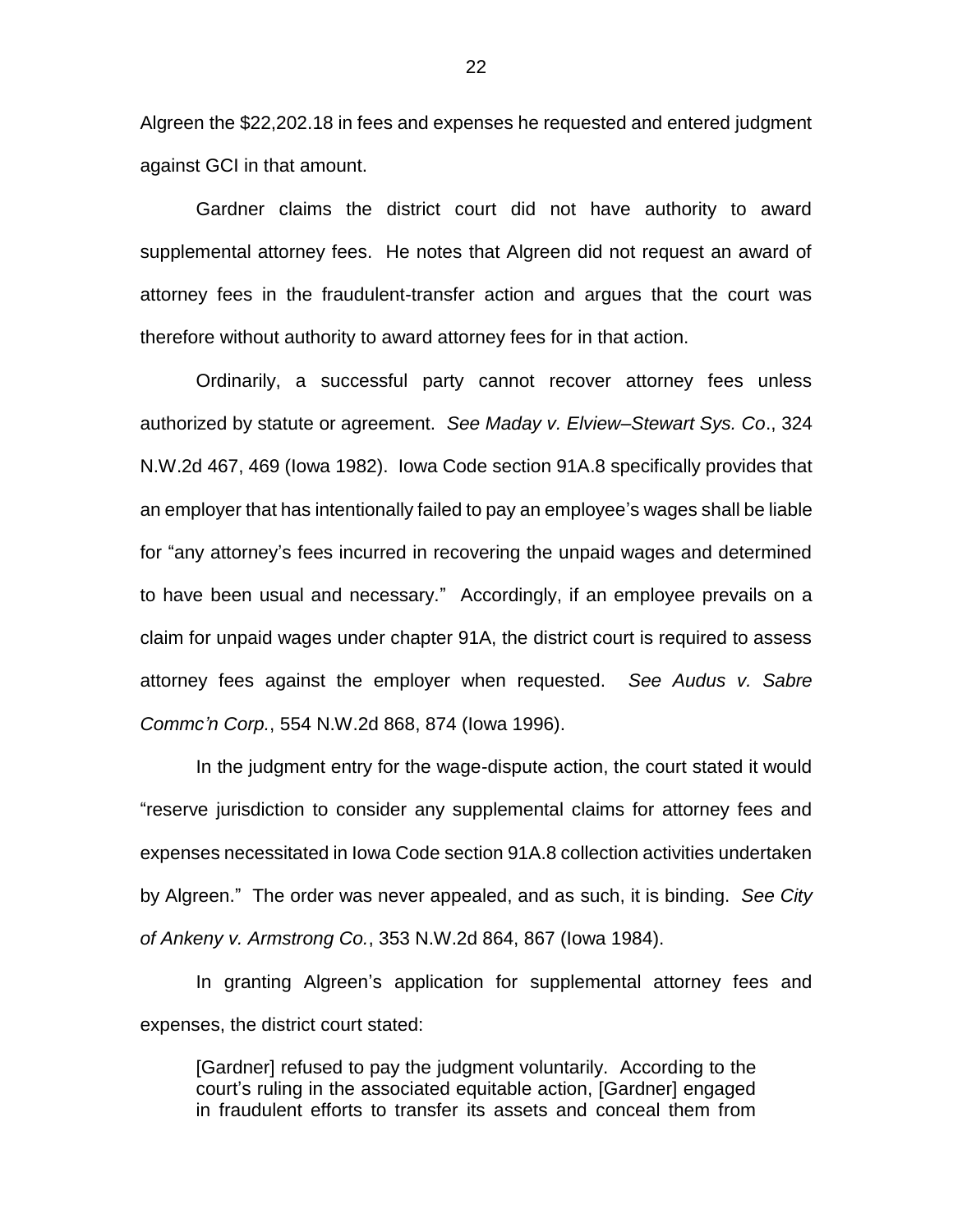[Algreen]. [Algreen]'s execution on [Gardner] had previously been returned unsatisfied. There is no satisfactory showing that any of the ordinary methods of collection would have been successful in this case.

[Algreen] therefore filed a separate action for fraudulent transfer and piercing the corporate veil against both [Gardner] and Timothy Gardner. [Gardner] allowed this case to proceed all the way through trial, on full notice that litigation expenses were mounting. [Gardner] did not pay the judgment until after [Algreen] had successfully brought this action to a conclusion. Surely [Gardner] may not now be heard to complain that [Algreen]'s methods were "unusual and unnecessary," when it was [Gardner]'s own actions, now judicially determined to be deceitful, which required the separate lawsuit.

Although Algreen was entitled to payment for the wages he earned while working for GCI, Gardner refused to pay them. He was forced to file a wagepayment action. Gardner then embarked on a course of action to hinder and delay payment of those wages and commissions. Gardner's attempts to avoid paying Algreen included structuring the sale of GCI's assets to hinder Algreen's ability to collect the wages and commissions due him. After trying unsuccessfully to collect on his wage-payment judgment, Algreen resorted to filing the fraudulentconveyance action and incurred additional attorney fees in litigation of that action. As a direct result of that litigation, Algreen finally recovered his unpaid wages and commissions. The attorney fees and costs Algreen incurred in the fraudulenttransfer action should be recoverable as part of his judgment in the wage-dispute action. I conclude the district court did not err in ordering that Gardner and GCI be jointly and severally liable to pay Algreen's supplemental attorney fees and expenses.

Gardner also challenges the amount of supplemental attorney fees awarded, arguing they are not usual or necessary. We review challenges to the